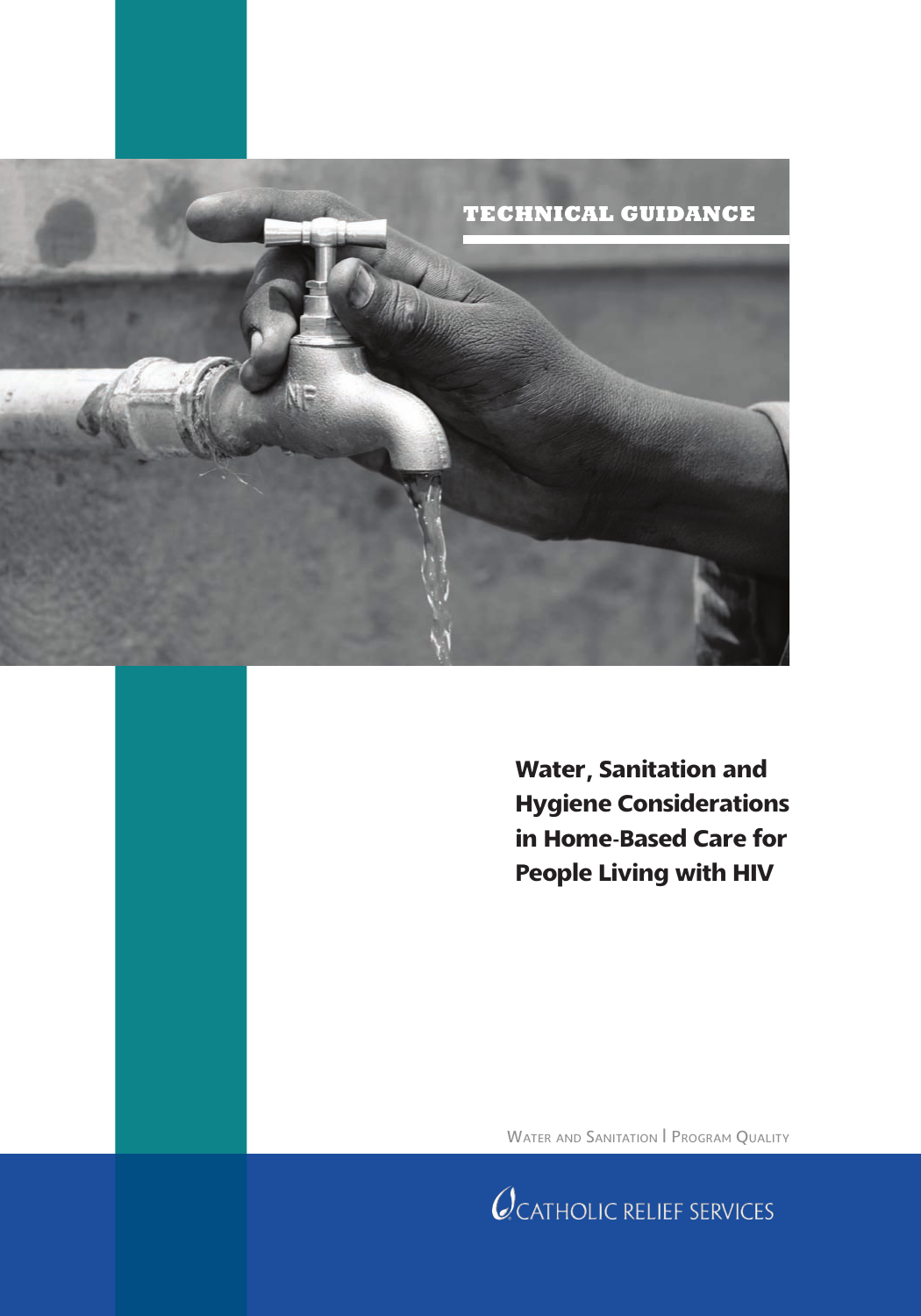Since 1943, Catholic Relief Services (CRS) has held the privilege of serving the poor and disadvantaged overseas. Without regard to race, creed or nationality, CRS provides emergency relief in the wake of natural and man-made disasters. Through development projects in fields such as education, peace and justice, agriculture, microfinance, health, HIV and AIDS, CRS works to uphold human dignity and promote better standards of living. CRS also works throughout the United States to expand the knowledge and action of Catholics and others interested in issues of international peace and justice. Our programs and resources respond to the U.S. Bishops' call to live in solidarity-as one human family-across borders, over oceans, and through differences in language, culture and economic condition.

Catholic Relief Services 228 W. Lexington St. Baltimore, MD 21201

Email: pqpublications@crs.org

Written by:

Christopher Seremet Technical Advisor – Water Supply and Sanitation

With contributions from:

Dennis Warner, Senior Technical Advisor – Water Supply, Sanitation and Water Resources Development

Shannon Senefeld, Senior Technical Advisor – HIV and AIDS

Mayling Simpson-Hebert, East Africa Regional Technical Advisor – Health, HIV, Water and Sanitation

Carrie Miller, Technical Advisor – HIV and AIDS

Jennifer Overton, Special Grants Support Unit

Cover photo by David Snyder for CRS.

Graphic design by Ephra Graham.

© Copyright 2010 Catholic Relief Services.

Download this publication and related material at www.crsprogramquality.org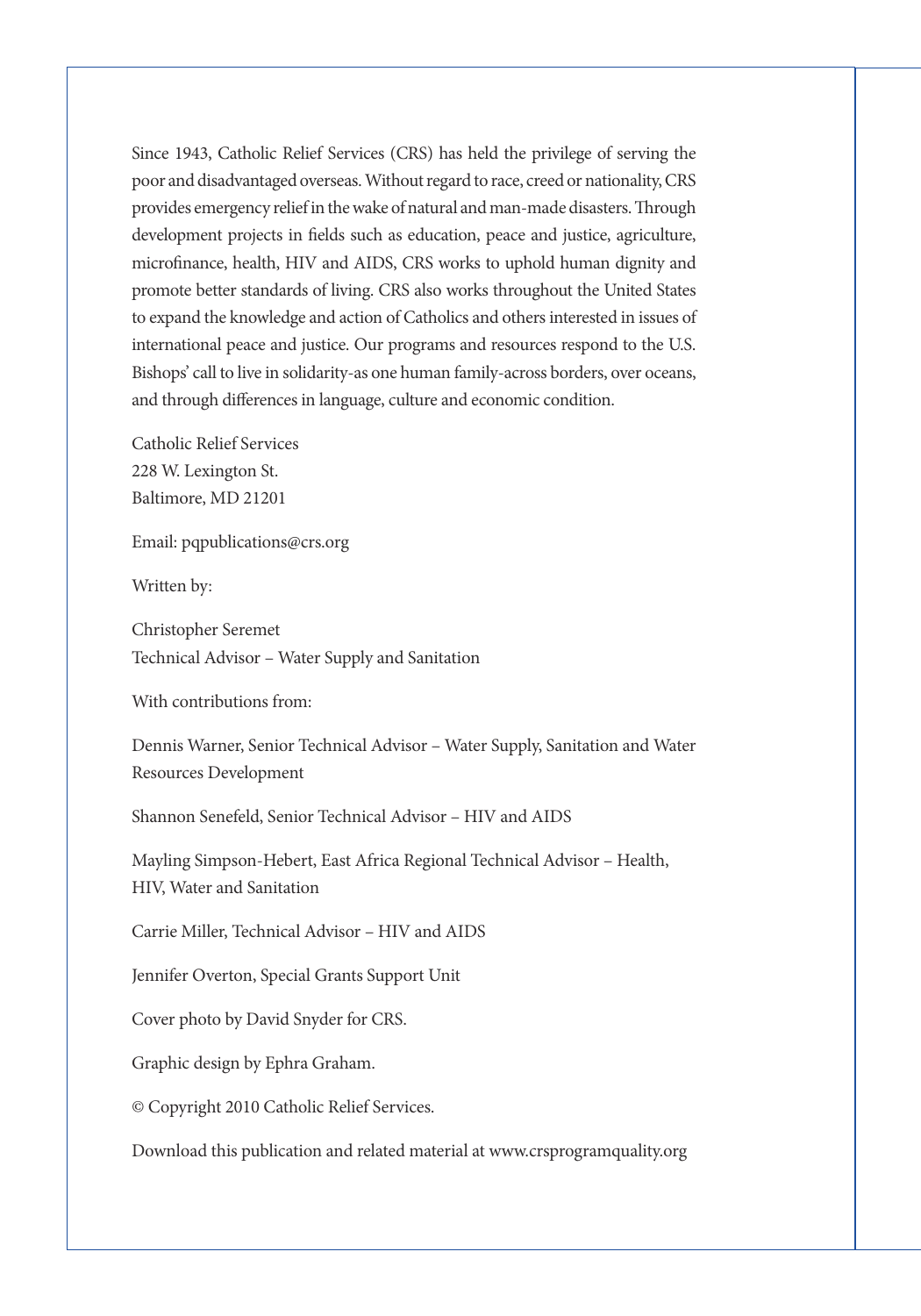# Water, Sanitation and Hygiene Considerations in Home-Based Care For People Living with HIV

May 2010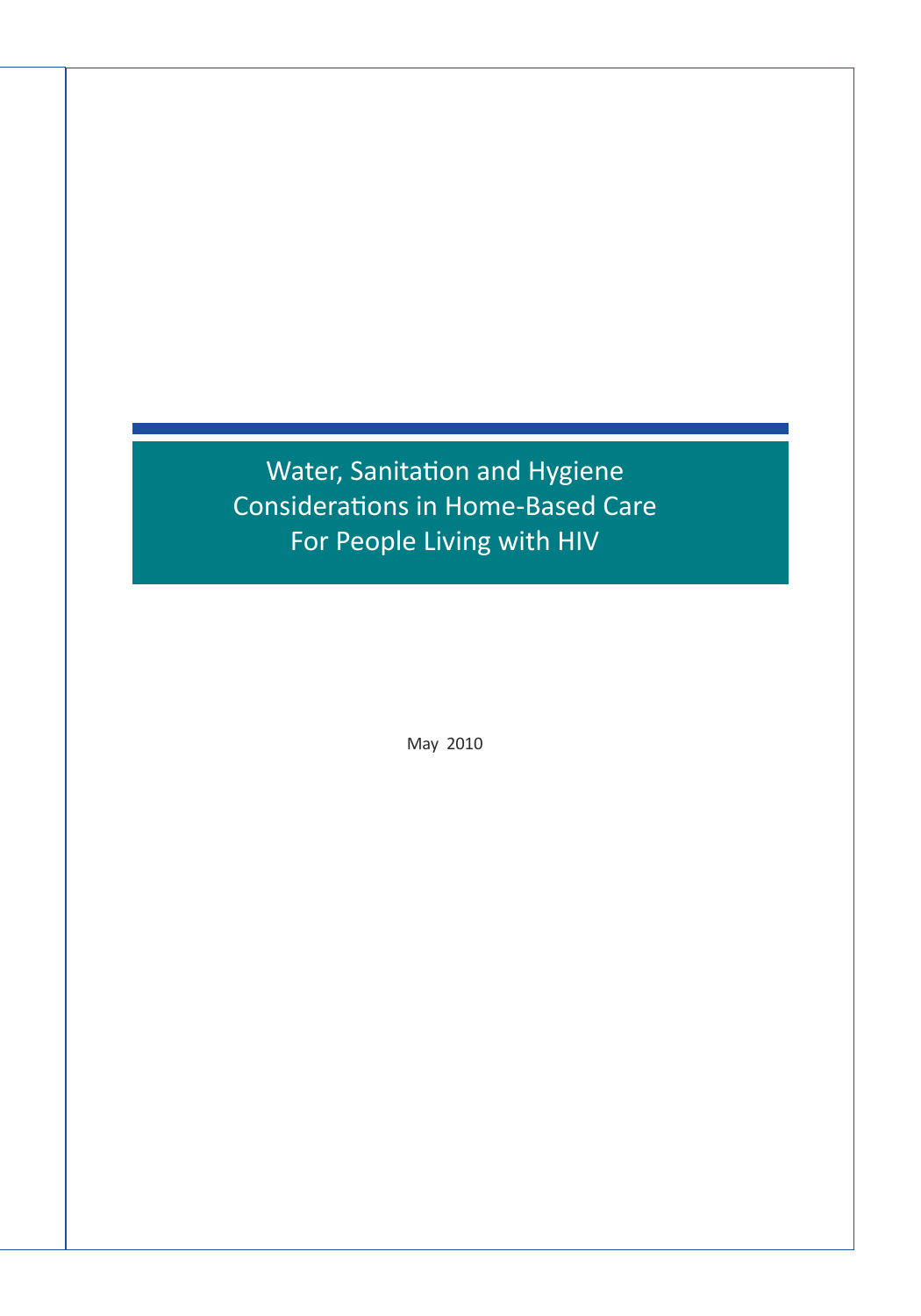# **TaBLe of ConTenTS**

| PHASE III: Integration of Water, Sanitation, and Hygiene into HIV/AIDS |
|------------------------------------------------------------------------|
|                                                                        |
|                                                                        |
| Key Points and Innovations from the Group Discussions  15              |
| Action Planning to Integrate WASH into HBC Programs for                |
| Conclusions, Achievements and Impacts of the Workshop  18              |
|                                                                        |
| Water, Sanitation and Hygiene Considerations and Recommendations22     |
|                                                                        |
|                                                                        |
|                                                                        |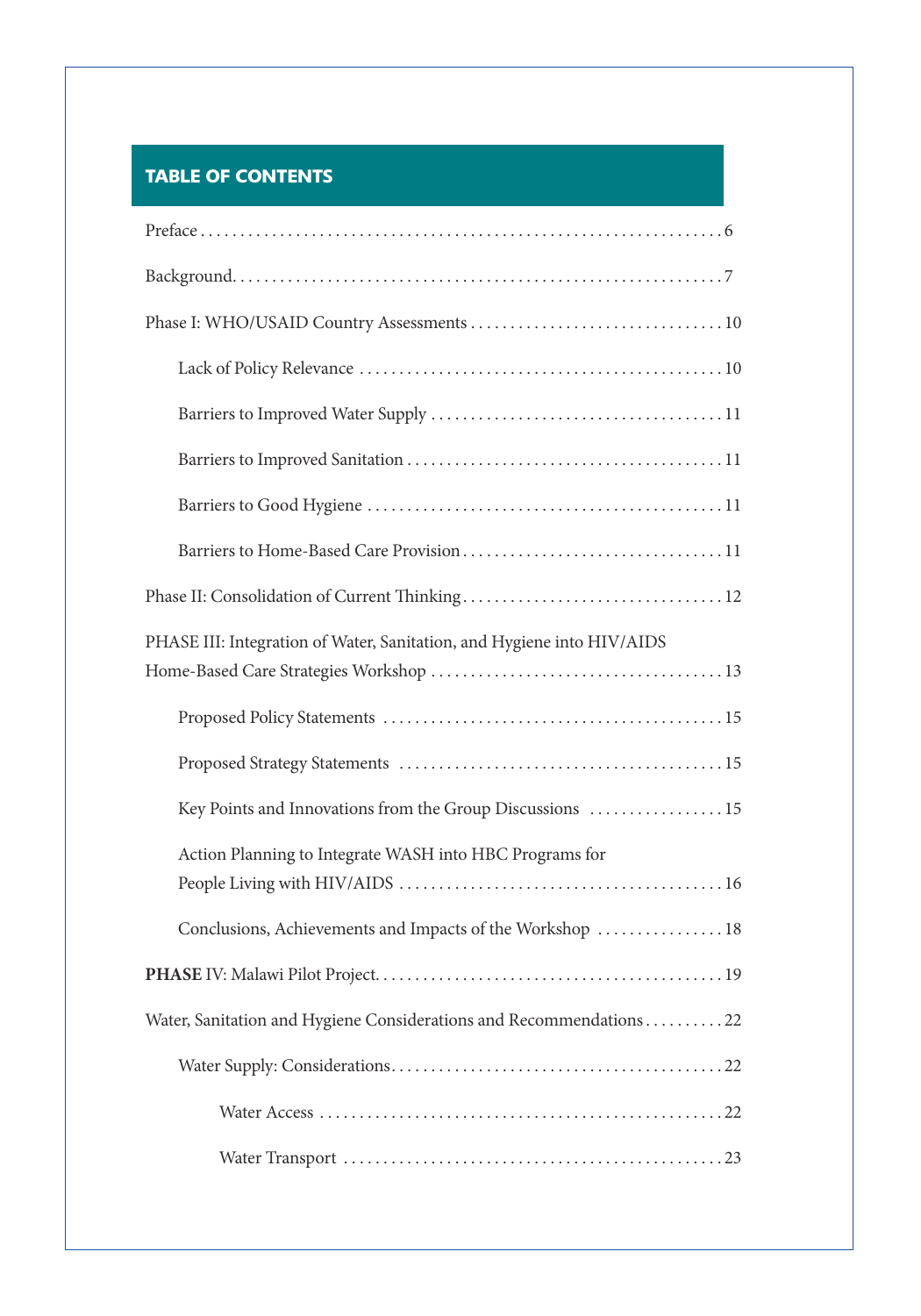| Access to Improved Water Supply for HBC Clients 25 |
|----------------------------------------------------|
|                                                    |
|                                                    |
|                                                    |
| Latrine Designs and Construction Technologies 27   |
|                                                    |
|                                                    |
|                                                    |
|                                                    |
|                                                    |
|                                                    |
|                                                    |
|                                                    |
|                                                    |
| Integrating Hygiene into HBC Programs31            |
|                                                    |
|                                                    |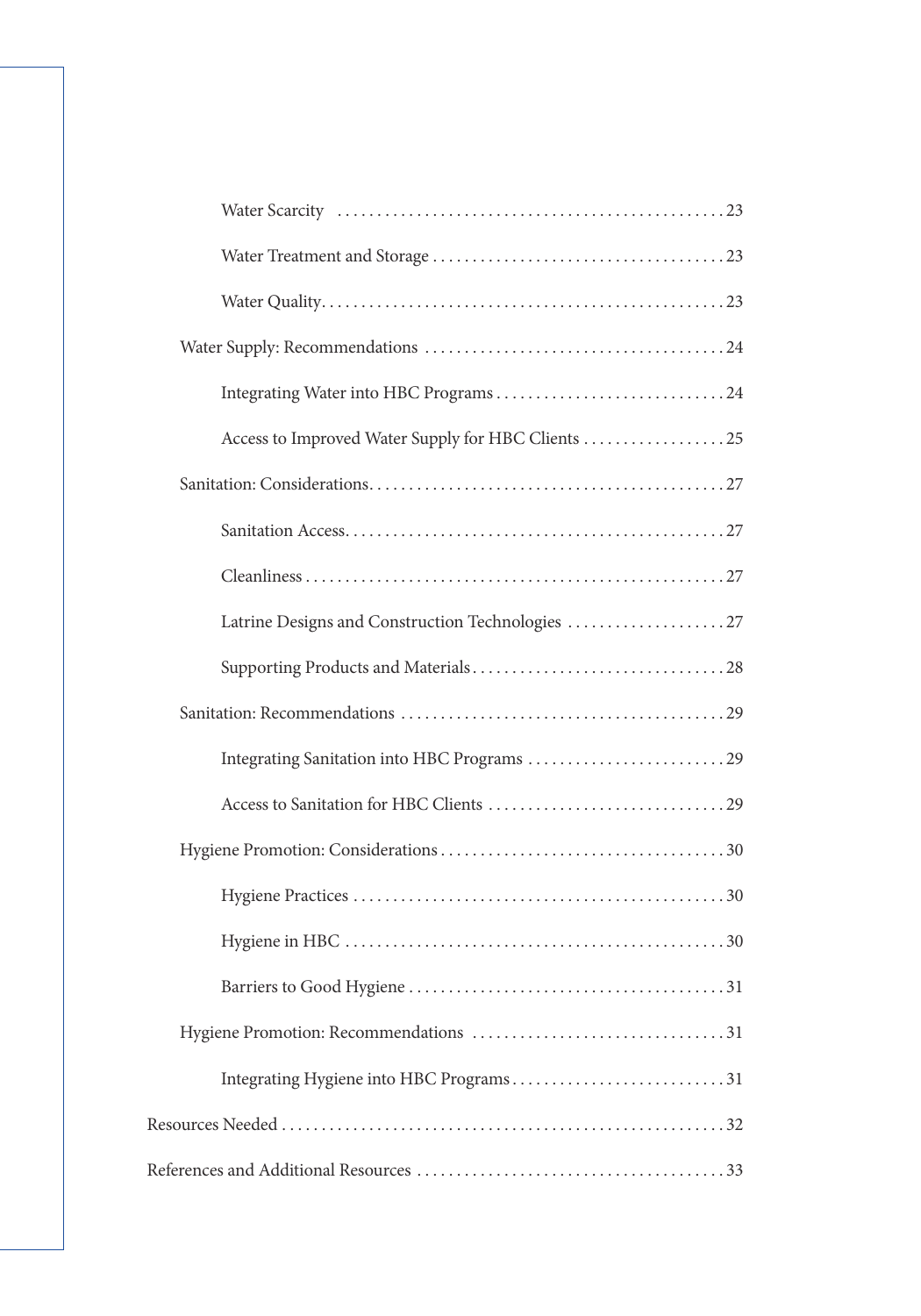# <span id="page-5-0"></span>**PrefaCe**

This guidance document offers water supply and sanitation facility and hygiene promotion design considerations and recommendations intended to increase access to these facilities by people living with HIV. People living with HIV often require modifications to their water supply and sanitation facilities and hygiene practices due to their debilitating illness. This guidance document is intended for Home-Based Care (HBC) practitioners serving people living with this disease as well as water and sanitation engineers and technicians tasked with providing community water supply and household sanitation systems.

This water, sanitation, and hygiene guidance provided in this document draws upon information gathered from four phases of exploring water, sanitation, and hygiene (WASH) practices in the home-base care of people living with HIV (PLHIV). The four phases are:

Phase I – WHO/USAID Country Assessments

Phase II – Consolidation of Current Thinking

Phase III – Integration of Water, Sanitation, and Hygiene into HIV/AIDS Home-Based Care Strategies Workshop in Malawi

Phase IV – Malawi Pilot Project

Each of the phases is described in the document below followed by WASH guidance for WASH engineers and technicians and for providers of Home-Based Care for PLHIV.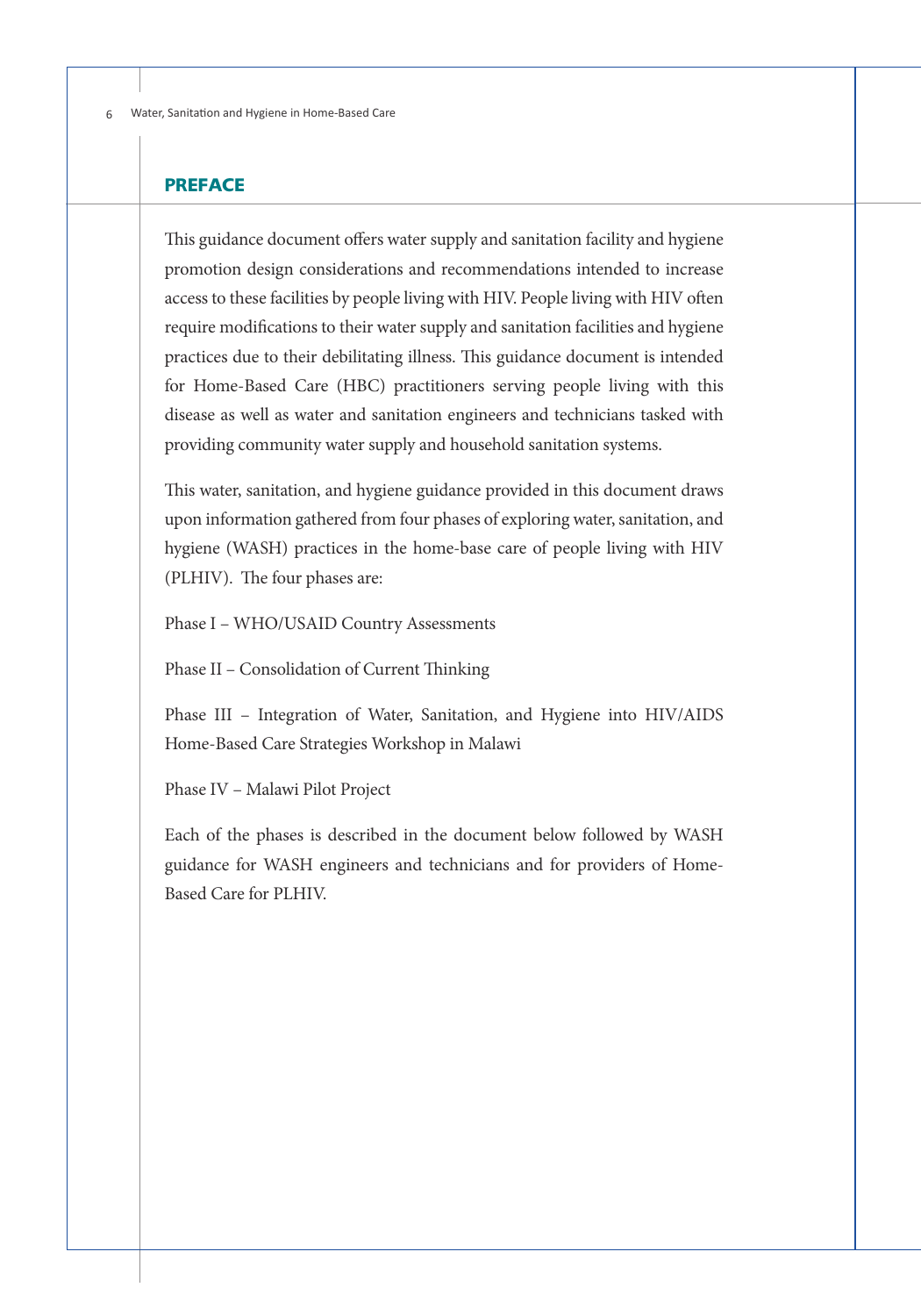# <span id="page-6-0"></span>**BACKGROUND**

Today, more than 33 million people around the world are living with HIV and AIDS (UNAIDS, 2006). One key strategy in mitigating the effects of this epidemic is the provision of community HBC, defined as "care given to an individual in his/her own natural environment by his/her family and supported by skilled social welfare officers and communities to meet not only the physical and health needs, but also the spiritual, material, and psychosocial needs" (Southern African Regional Community HBC Conference, 2001). The goal of HBC is "to provide hope through high-quality and appropriate care that helps ill people and families to maintain their independence and achieve the best possible quality of life" (WHO, 2002).

Clean water is crucial for maintaining the quality of life of people living with HIV (PLHIV) and for the success of HBC for PLHIV. However, in many of the countries most affected by the HIV and AIDS pandemic, water and sanitation services are extremely limited (MWA, 2004). Chronic diarrhea in PLHIV tends to be most prevalent in overcrowded areas with poor sanitation (Katabira, 1999). It should be stressed, however, that HIV is not limited to any one geographic or socio-economic group, but that it can impact any number of diverse groups within society. In addition to improving the quality of water, it is necessary to improve the sheer quantity of water available for drinking and access to basic sanitation. The World Health Organization (WHO) estimates that 85 to 90 percent of diarrheal illnesses in developing countries can be attributed to unsafe water and inadequate sanitation and hygiene practices (Pruess-Ustun, et al., 2004). Safe hygiene practices, which can reduce the prevalence of diarrheal disease (each by 30 to 40 percent), include handwashing with soap, treatment and safe storage of water, and safe feces disposal (HIP/AED, 2008).

In addition to the issues facing these individual sectors, a small but growing body of literature has identified a series of linkages between water, sanitation and hygiene and HIV and AIDS. First, opportunistic infections, resulting from a combination of environmental pathogens and the suppression of immune functions in PLHIV, have negative effects on PLHIV's quality of life and can hasten the progression of HIV to AIDS (Chaisson et al 1998; Seage et al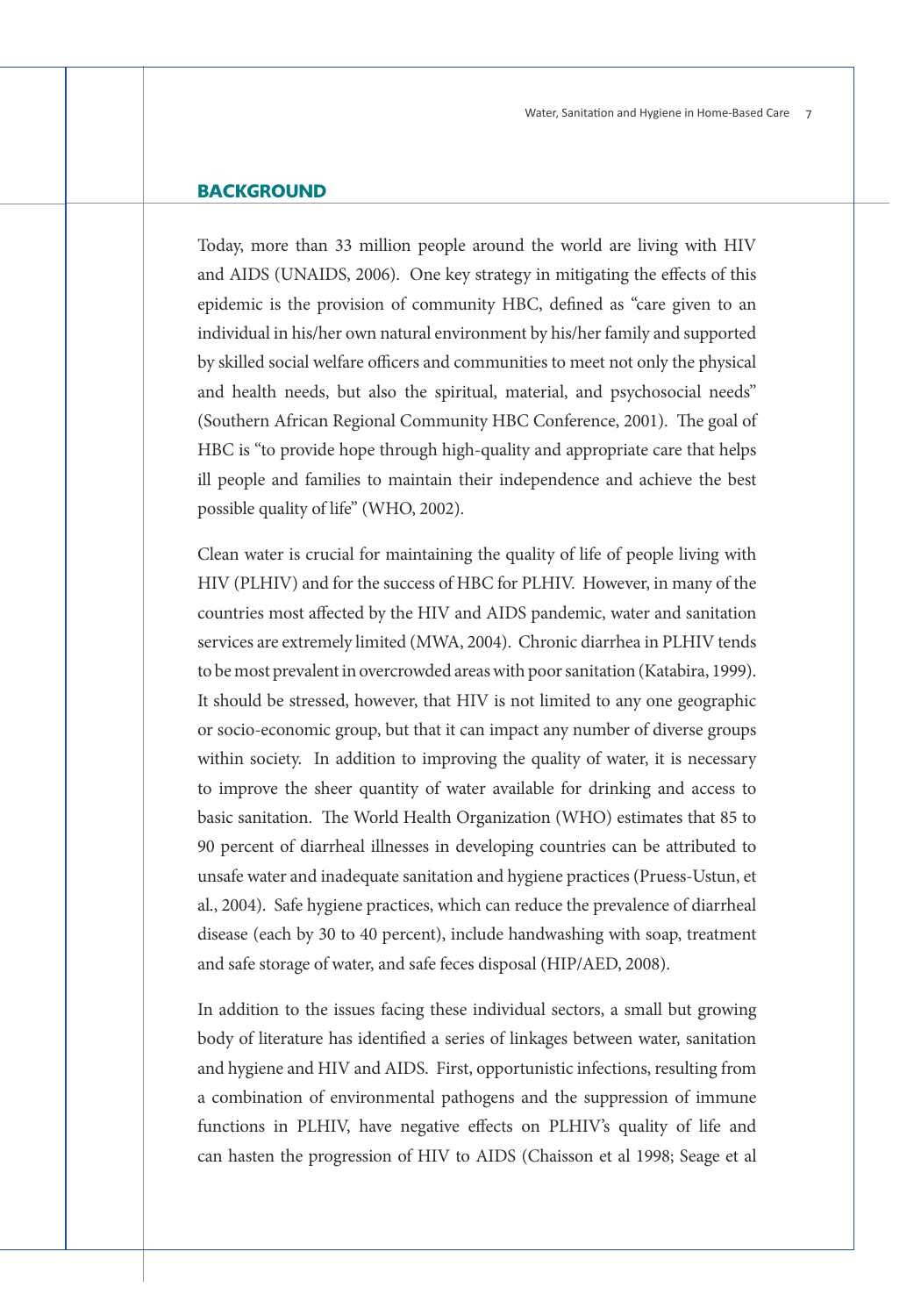2002). The frequency of these infections is closely tied to the level of water and sanitation services available to households affected by the disease as well as the hygiene practices of household members (Lule et al, 2005).

Second, mothers infected with HIV can transmit the virus to their children through breast milk. Therefore, when feasible, the WHO recommends exclusive breastfeeding for HIV-infected women for the baby's first six months of life unless replacement feeding is acceptable, feasible, affordable, sustainable and safe (AFASS) for them and their infants before that time (WHO, 2007). The safety aspect requires both access to adequate quantities of potable water and hygienic preparation (such as the proper washing of hands and food, and the proper washing and storage of the preparation and eating utensils) in order to prevent water-related diarrheal disease. Safe alternatives to breast milk are rarely available, and replacement feeding increases an infant's risk of diarrhea and malnutrition, two of the top killers of children younger than five years old. In the majority of countries with Child Survival and Health Grants Programs funded Private Voluntary Organization child survival programs—under-five mortality from causes other than HIV and AIDS far exceeds AIDS-associated mortality. Breastfeeding protects infants and young children from infectious disease-related death, and the decision of whether or not to breastfeed must be made carefully. Families of infants in high HIV-prevalence settings need to be fully informed about the options for infant feeding and supported in their decisions (USAID, 2007).

Third, water and sanitation services which are located in close proximity to HIV-affected households can have important labor saving effects, reducing the burden of caregiving and allowing more time for other activities, including school and income generation.

Fourth, access to water for productive purposes can improve household food security by allowing for food production and participation in certain income generating activities. Additionally, potable drinking water is often used to soften foods, making them more palatable for the chronically ill.

Fifth, water, sanitation and hygiene are closely linked to the provision of Home-Based Care. Most prominently, caregivers play a key role in the prevention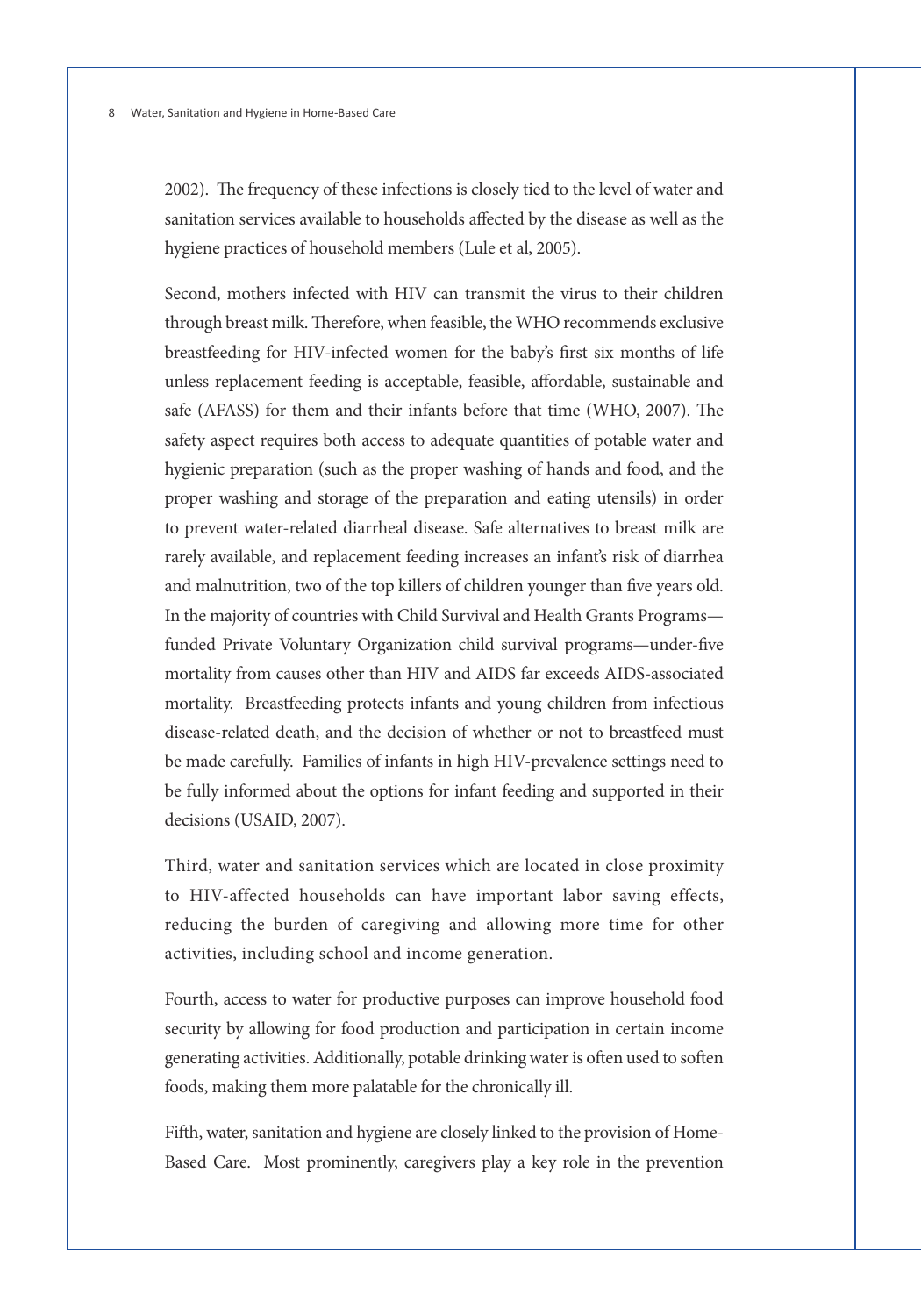of opportunistic infections. Their success depends on (a) access to potable water, (b) access to sanitation facilities which are appropriate for use by the chronically ill, and knowledge of both (c) water treatment techniques and (d) good hygiene practices. In addition, it is crucial that these improved hygiene practices be successfully introduced to and taken up by other household members. In Uganda, the successful introduction of the Safe Water System, a socially marketed home chlorination process, reduced both the number of diarrhea episodes and the number of days with diarrhea among persons with HIV (Lule et al, 2005).

Finally, households caring for PLHIV with advanced illness may also require a greater quantity of water than other households for medicine taking and additional washing and bathing. This adds to the existing burden on caregivers to collect water.

Unfortunately, despite the changing (and in many cases, increasing) water and sanitation needs of PLHIV, access to these services often declines as a result of lost income, physical disability and/or stigma associated with the disease. In southern India, for example, PLHIV were found to have better hygiene knowledge and behaviors than the general population as a result of NGO programming. However, despite these interventions, PLHIV reported more water borne illness, less access to water and sanitation facilities, and greater economic constraints related to purchasing water and fuel (for boiling water) (WSP, 2007).

Taking these challenges into consideration, the following guidance was created through four phases of assessments, research, and pilot projects to better inform engineers, technicians, and care-givers on the safe and appropriate provision of water, sanitation, and hygiene in Home-Based Care of people living with HIV.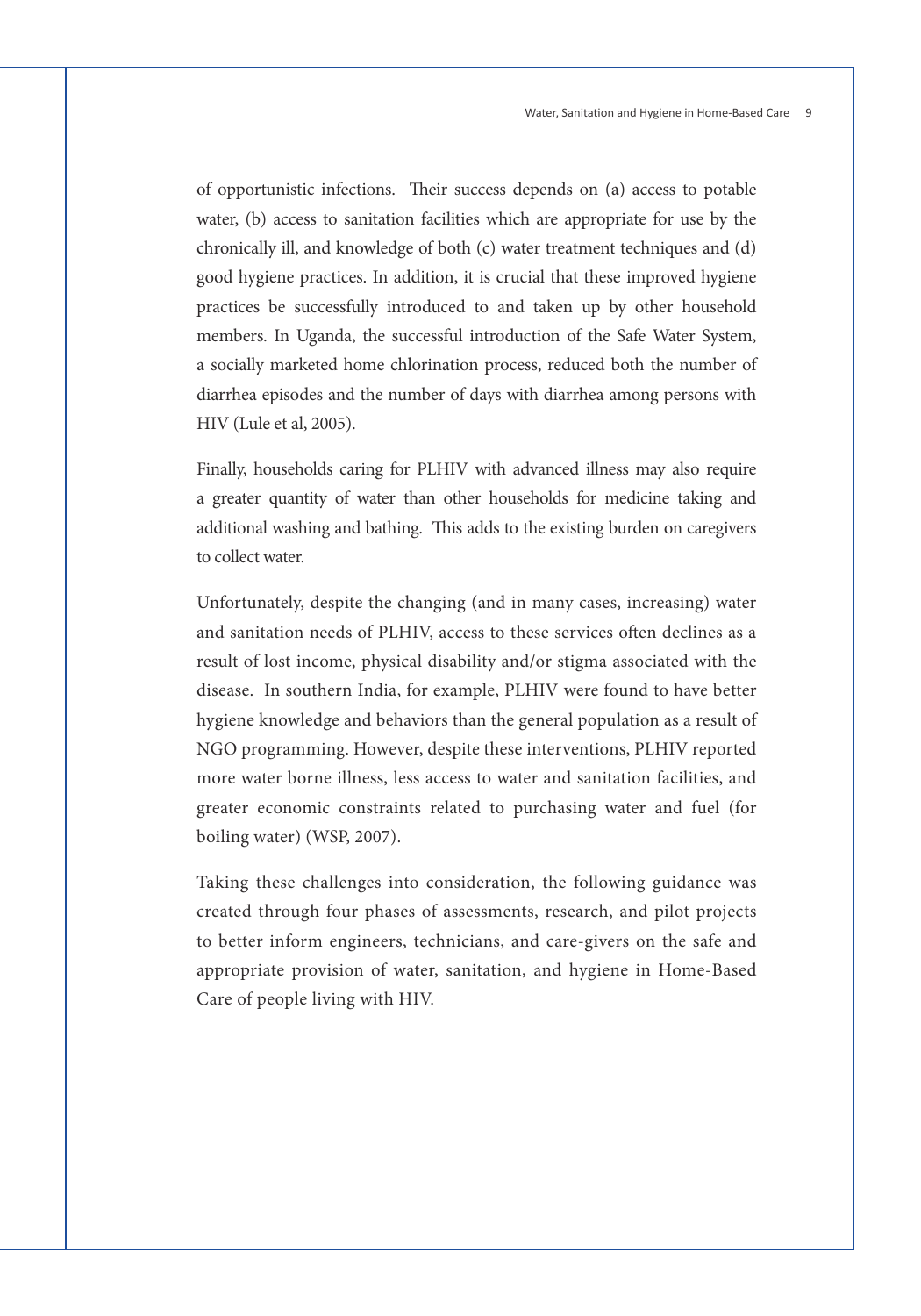### <span id="page-9-0"></span>**PHaSe I: WHo/uSaId CounTry aSSeSSmenTS**

Many linkages between HIV/AIDS and water, sanitation and hygiene (WASH) have been identified through the years. To address the lack of research on the linkages between Home-Based Care and water sanitation and hygiene, the World Health Organization, with support from USAID, requested proposals in 2005 to investigate the "Adequacy of Water, Sanitation and Hygiene in Relation to Home-based Care Strategies for People Living with HIV/AIDS". Assessments were conducted during the first half of 2006 in the following countries, with the organization conducting the research shown in parentheses: China (National Centre for Rural Water Supply), Malawi (Catholic Relief Services (CRS)), Nigeria (WaterAid), South Africa (University of Venda), Vietnam (National Institute of Hygiene and Epidemiology) and Zambia (CRS). These assessments combined a review of relevant literature with qualitative and quantitative data collection. At the national, sub-national and local levels, key informant interviews were conducted with government officials. Topics discussed included the level of water, sanitation and Home-Based Care coverage, barriers preventing access to these services and the relevance of current policies to the water, sanitation and hygiene issues raised by Home-Based Care provision. At the community level, similar issues were covered through a combination of focus group discussions and household interviews with PLHIV and caregivers. All six country assessments surveyed both urban and rural communities.

The six countries where assessments were conducted represent very different HIV/AIDS contexts, with adult prevalence rates ranging from 0.2% to 30% (UNAIDS, 2005). Water supply coverage also varies greatly (55-87%), while access to improved sanitation is generally low (less than 45% for 5 of the 6 countries) (WHO/UNICEF, 2004). However, despite these differences the assessments shared a number of common themes. These include:

# *Lack of Policy Relevance*

Current national policies for HIV/AIDS do not adequately reflect the linkages between water, sanitation and hygiene and Home-Based Care (6 countries)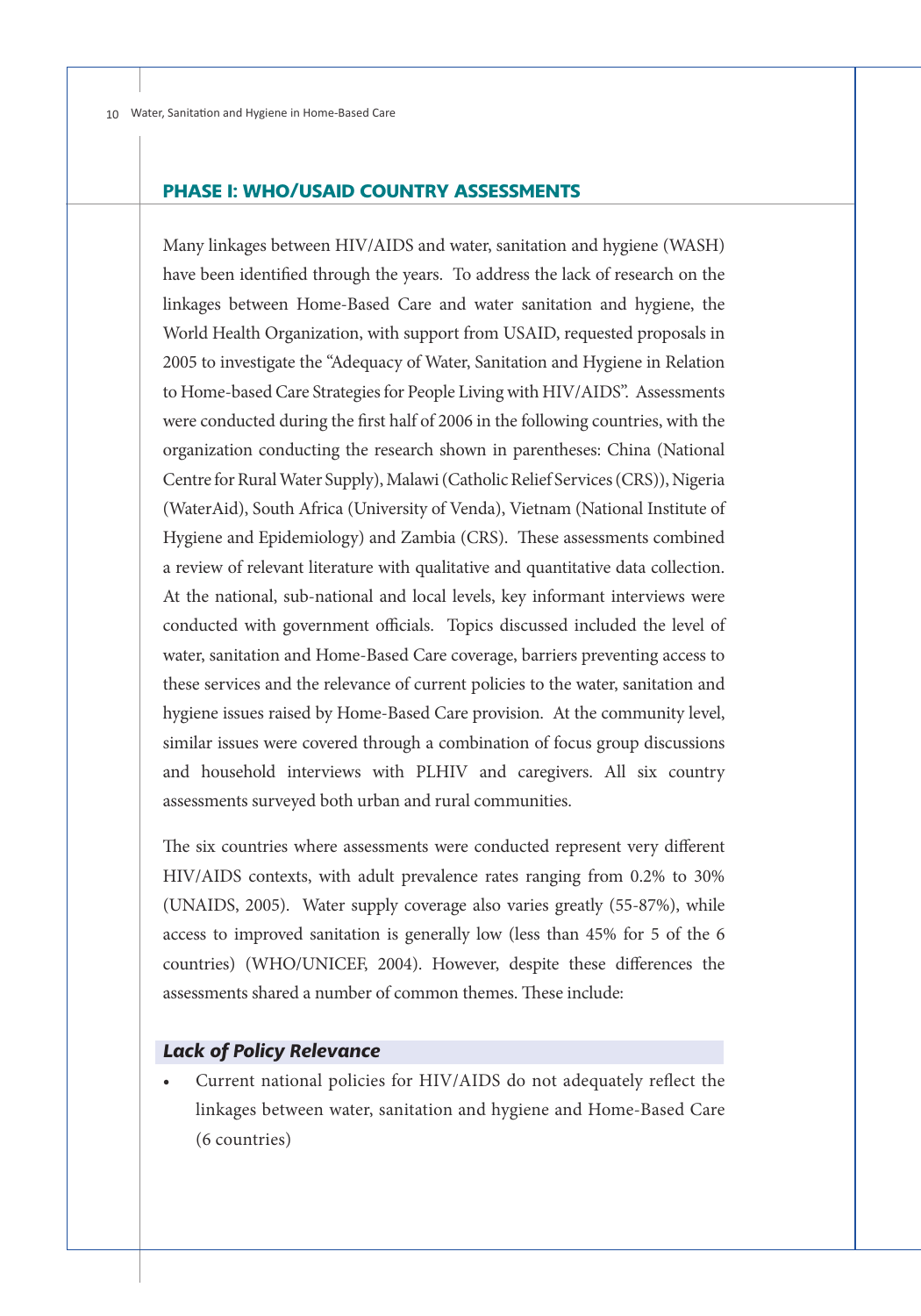#### <span id="page-10-0"></span>*Barriers to Improved Water Supply*

- High water tariffs in urban areas (5 countries)
- • Long distances between homes and water points in rural areas (5 countries)
- Seasonal changes in water availability and quality (3 countries)
- Stigma prevents PLHIV from using community water points (3 countries)
- Poor water quality, including high salinity and iron content (4 countries)
- • Limited treatment and disinfection of water at the household level, despite questionable water quality (4 countries)
- Poor maintenance of water points (3 countries)
- • Limited number of water sources leading to long lines (2 countries)

### *Barriers to Improved Sanitation*

- • The poor, generally including PLHIV, cannot afford to construct improved latrines without subsidy (6 countries)
- Most existing latrines are simple pit toilets which are often unsanitary (4 countries)
- • Unlined pit latrines frequently collapse due to the sandy soil, particularly during the rainy season (4 countries)
- Stigma prevents PLHIV from using community facilities (3 countries)

# *Barriers to Good Hygiene*

- • Low levels of good handwashing behavior (3 countries)
- Significant proportion of latrines were contaminated with fecal matter (4 countries)
- • Limited hygiene education (2 countries)

### *Barriers to Home-Based Care Provision*

- • Coverage of Home-Based Care is very low (4 countries)
- • Home-based care volunteers are poorly trained (4 countries), particularly with regard to hygiene (2 countries)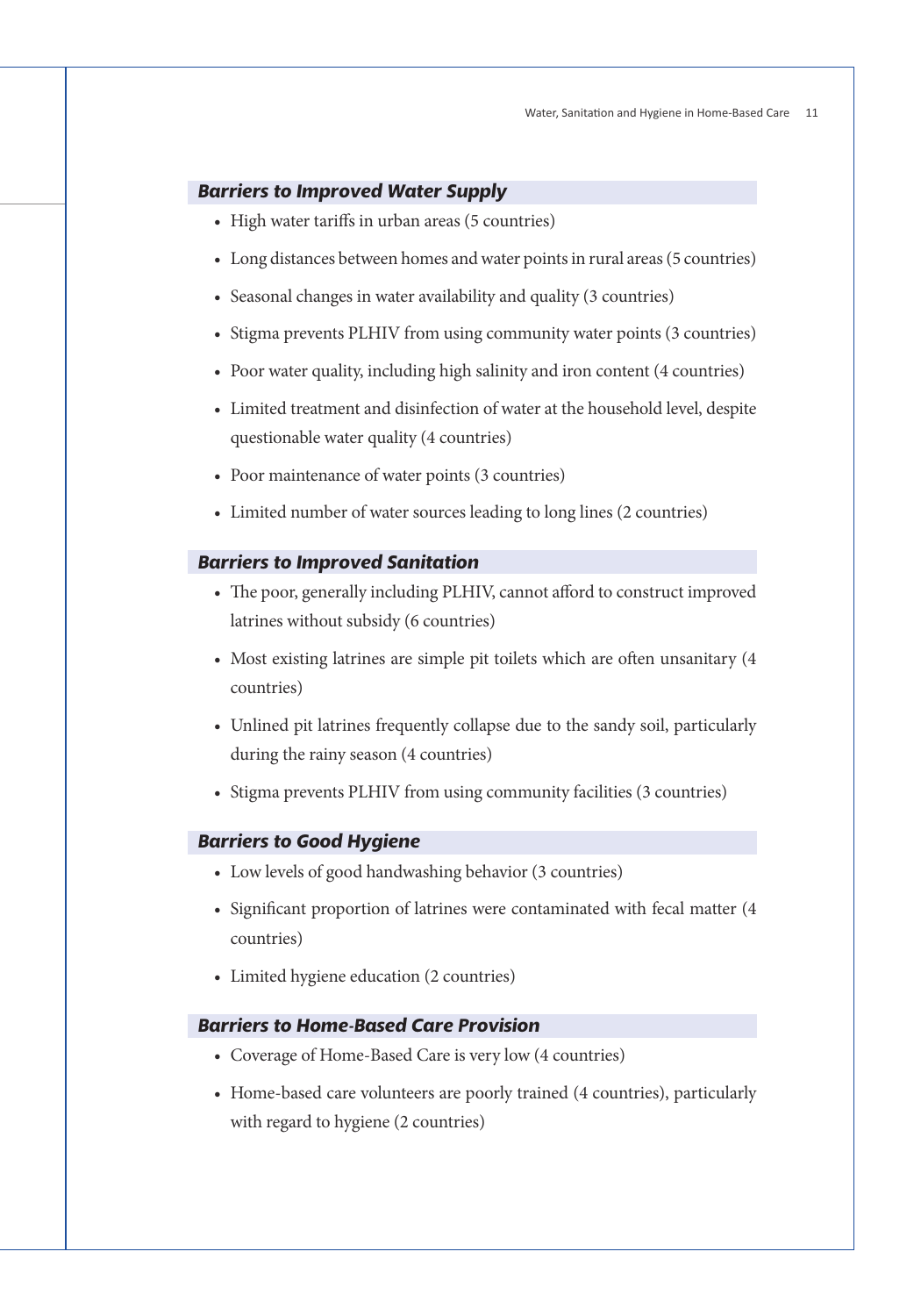### <span id="page-11-0"></span>**PHASE II: CONSOLIDATION OF CURRENT THINKING**

One of the recommendations emerging from the Malawi assessment was the need to convene a national workshop of key stakeholders in the key sectors of HIV and water, sanitation, and hygiene (WASH) to come to a consensus on how to move the integration agenda forward. The *Integration of Water, Sanitation, and Hygiene into HIV/AIDS Home-Based Care Strategies Workshop* held October 29 – November 1, 2007 at the Malawi Institute of Management, Lilongwe, Malawi was a concrete step in advancing the integration of HIV/AIDS and WASH programming in Malawi. CRS, WHO and USAID were partner agencies that organized the workshop.

Two background documents prepared for the Malawi workshop provide an overview of the global problem, and they are the following:

- • Background Paper, prepared by Chris Hillbrunner (CRS Consultant)
- Working Groups Discussion Paper, prepared by Matt Hanley (CRS Consultant)

The information contained in the two documents includes current WASH practices when addressing the Home-Based Care needs of PLHIV and were the foundation for discussions at the Malawi workshop.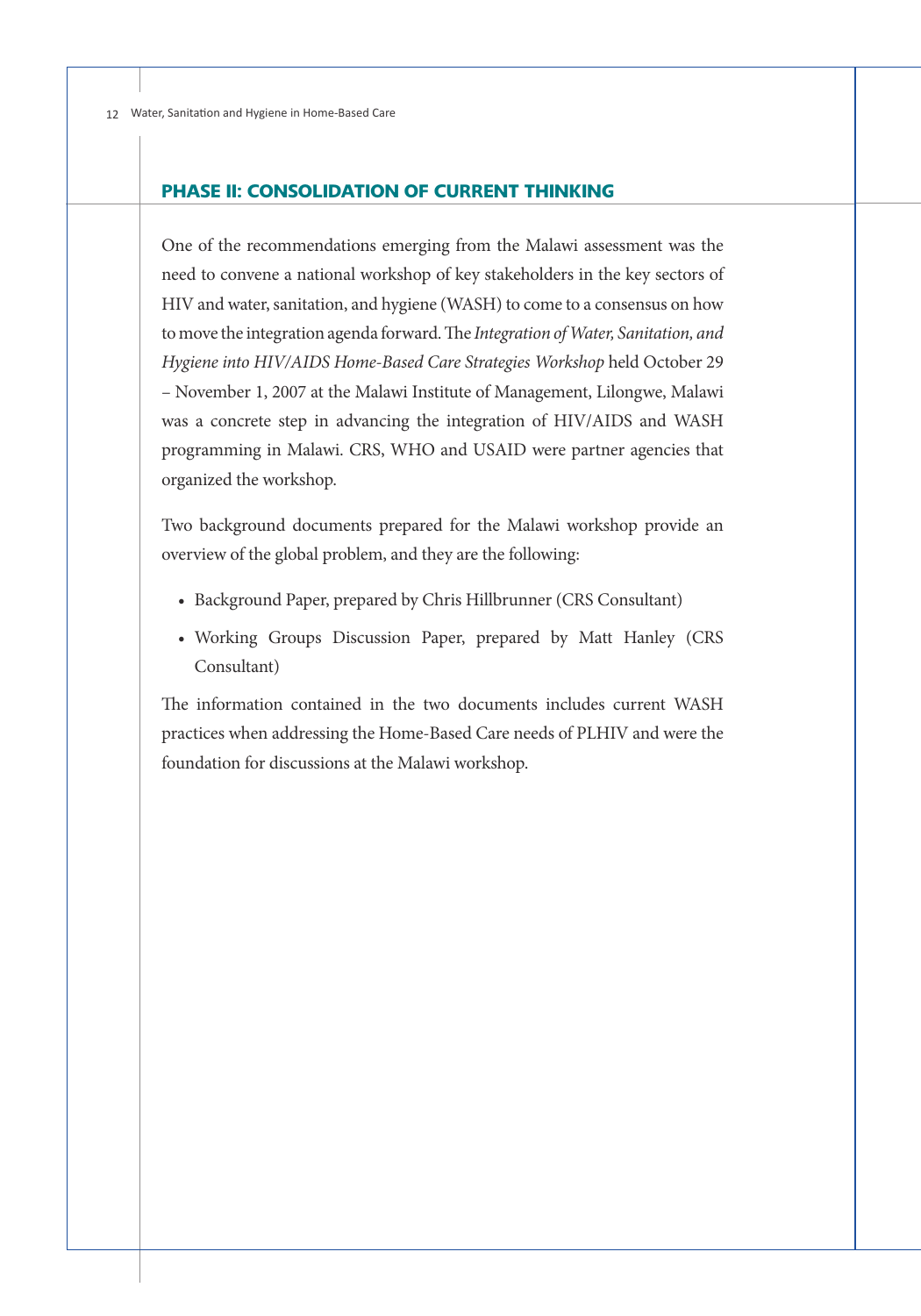# <span id="page-12-0"></span>**PHaSe III: InTegraTIon of WaTer, SanITaTIon, and HygIene InTo HIV/aIdS Home-BaSed Care STraTegIeS WorkSHoP**

The Integration of Water, Sanitation, and Hygiene into HIV/AIDS Home-Based Care Strategies Workshop was held from October 29 – November 1, 2007 at the Malawi Institute of Management, Lilongwe, Malawi. CRS, WHO and USAID were partner agencies that organized the workshop. This workshop was therefore a concrete step in advancing the integration of HIV/ AIDS and WASH programming in Malawi.

The workshop had the following three objectives:

- • To present lessons learned from studies commissioned by WHO in 2006 to investigate the Adequacy of Water, Sanitation and Hygiene in relation to Home-Based Care Strategies for People Living with HIV/AIDS in six countries
- • To develop country specific policy and program recommendations for Malawi
- To outline a strategic approach for enhancing the profile of HIV/AIDS and water, sanitation hygiene (WASH) integration in the international community

The workshop was designed to maximize interaction among participants. The overall framework included a day of outlining the background for the integration issue at the global and national level and inviting inputs from mixed groups of WASH and HBC implementers on the strengths and barriers to integration from their perspective. Days two and three were dedicated to working in small groups to develop two lists of recommendations: one for integrating WASH activities into HBC programming and the other to encourage WASH implementers to consider the special needs of PLHIV in the design and implementation of WASH programs. An effort was made to form mixed groups of WASH and HBC implementers to ensure interaction between the sectors and the combined expertise needed to craft useful recommendations. The groups met at several points in the workshop to begin to develop comprehensive recommendations for sector guidelines which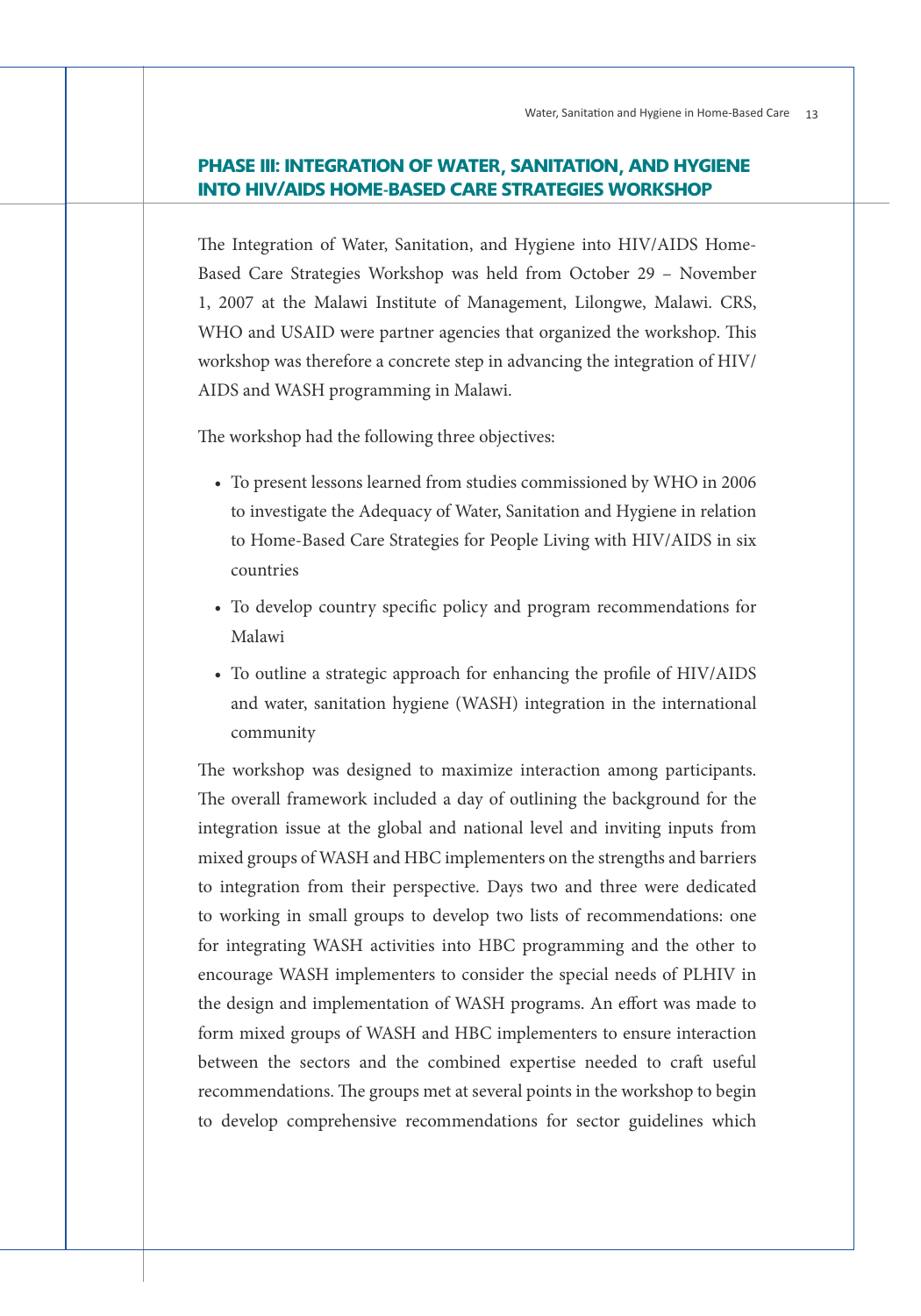consider the essential guidance elements, then implementation considerations around systems and supplies, human resources, capacity building and support materials, and other factors. The final day focused on the development of an action plan to carry forward the objectives of the Malawi workshop.

Four presentations were made at the workshop:

- 1. Integrating WASH into HBC: Challenges and Opportunities
- 2. Evidence-based linking safe water, hygiene and feces management for people living with HIV/AIDS and their families
- 3. Integrating WASH into HBC in Malawi: Sharing of Lessons Learned
- 4. Summary of background resource materials which highlighted existing recommendations on WASH integration into HIV/AIDS programming from a global literature review and analysis of current guidelines and programming

Utilizing the information and resources provided, participants began the process of developing recommendations for Malawi, as analyzed from the perspectives of both HIV/AIDS and WASH providers. It is anticipated that these recommendations will be selectively integrated into the existing policy structure in collaboration with interested Ministries. The recommendations will also help guide the integration work of organizations participating in the workshop and be disseminated to other organizations working in WASH, HIV/AIDS and HBC for their consideration. While guidelines for Home-Based Care programs exist in Malawi, they do not routinely cover WASH techniques and strategies to reduce diarrhea and skin diseases. The specific recommendations on WASH should also be incorporated into all Home-Based Care resources, training and programming.

As part of the exercise to develop guidance for the sectors, stakeholder groups first considered essential broad policy statements, then related strategy elements, before considering detailed guidance. Below are summaries of the policy and strategy considerations. A comprehensive outline of WASH and HBC implementation guidance was developed at the workshop and is contained in the annex to the workshop final report. The guidance includes more detail on programmatic considerations in the areas of systems and supply,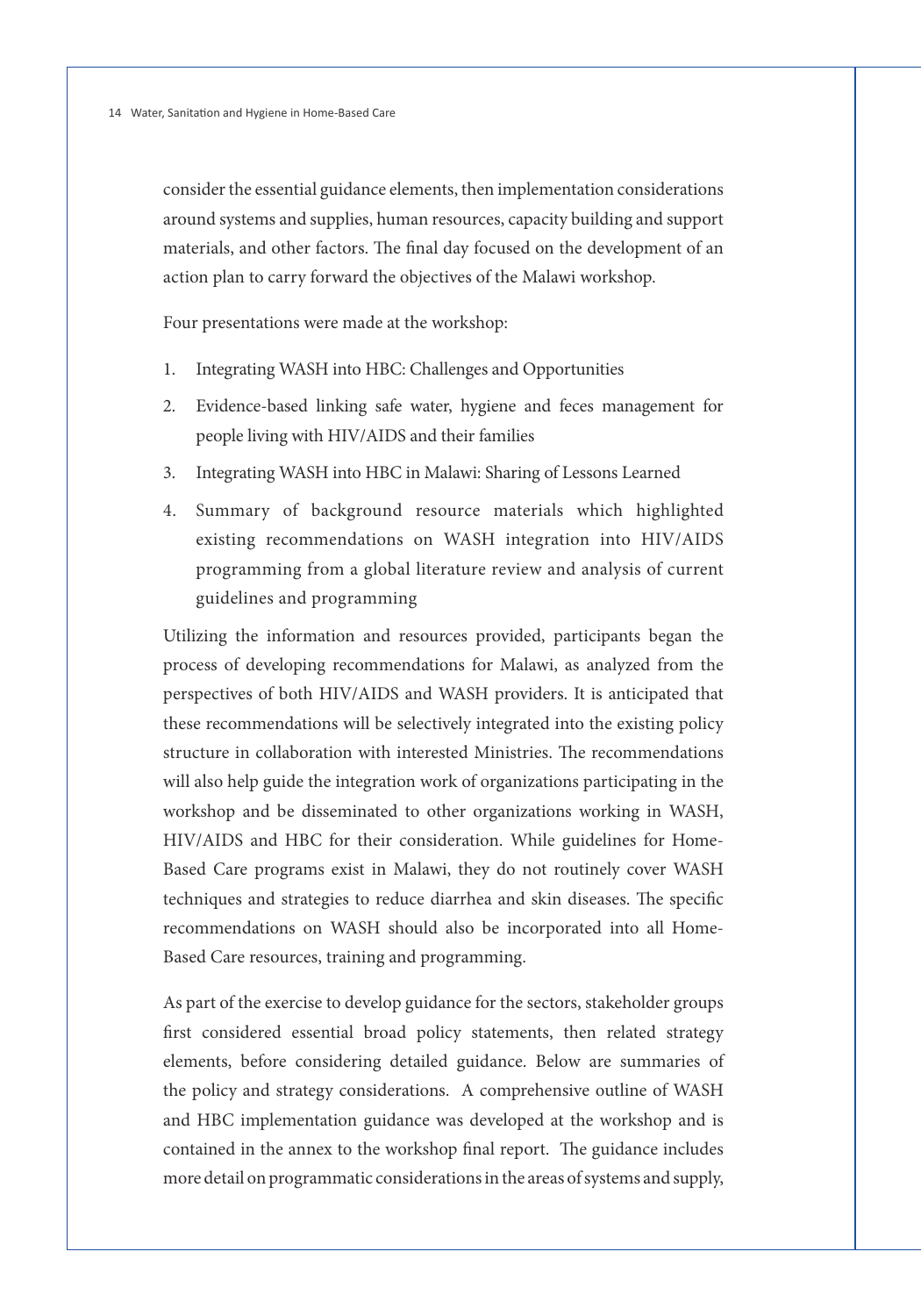<span id="page-14-0"></span>human resources, capacity building/training, support materials needed, and other areas. It must be noted that the list below is not all-inclusive:

# *Proposed Policy Statements*

- All people shall have access to potable water, sanitation and hygiene services.
- • All water supply interventions should be packaged with sanitation and hygiene services.
- • Promoting the diversification of appropriate technologies for the provision of water and sanitation services to the rural communities in line with prevailing standardization policy.

### *Proposed Strategy Statements*

- • Community involvement in siting and selecting design options of water and sanitation facilities.
- Promote water treatment at the point of use.
- All water points must be monitored.
- Provide a sanitation package to vulnerable households.
- Promote hygiene education.
- • Promote social marketing strategies in water and sanitation.
- • Promote patient-friendly pit latrines in the households.
- • Promote sanitation platform subsidy for vulnerable households.
- • Promote utilization of locally available materials for construction of sanitation and hygiene facilities.
- • Promote technologies suitable to environments that have unstable and/ or rocky soil.

#### *Key Points and Innovations from the Group Discussions*

Plenary discussions on various topics led to consideration of the following ideas during follow up activities and implementation of WASH integration into HBC activities: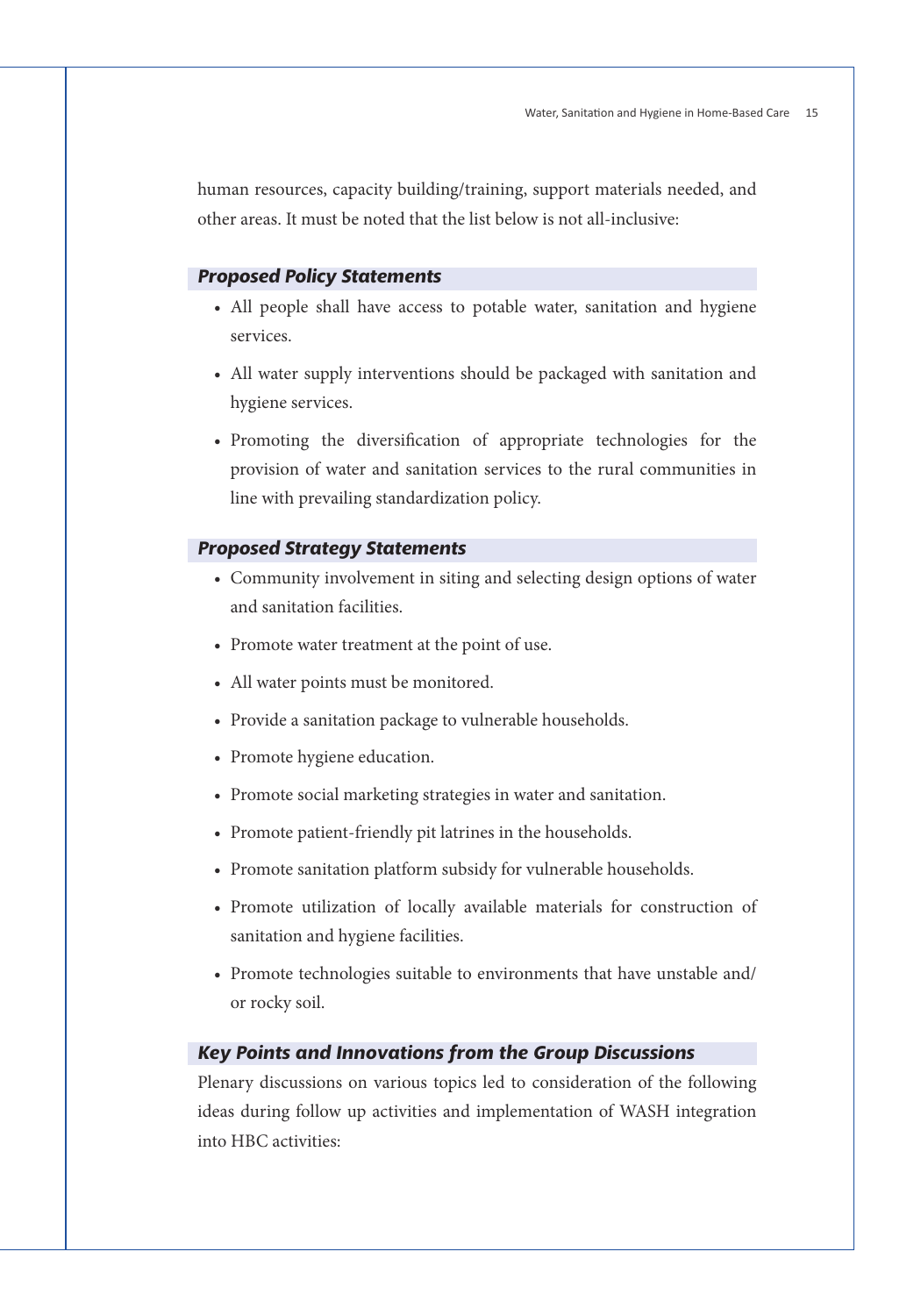- <span id="page-15-0"></span>• Definition of criteria and design for "patient-friendly" latrines for PLHIV.
- Promotion of a "Minimum Sanitation Package" to every household that includes items such as a latrine, rubbish pit, drying rack, shower, and ventilation.
- • Need for training on WASH for HBC providers that stresses the importance of visual tools for training primary care-givers and volunteers.
- • Need to identify and target vulnerable communities (map access to WASH, areas of HIV prevalence and target priority areas for WASH).
- • Consider needs of all HBC clients in addition to PLHIV.
- • Emphasis on household water treatment and safe storage, feces management (in addition to latrine construction), hand washing with soap.
- Need for WASH checklist for WASH implementers and HBC providers.
- Need for engagement of local health clinics, water committees, and village development committees (VDC).
- To minimize stigmatization, clarity is needed in targeting preferential versus equitable distribution of WASH facilities.
- Attention is needed in issues of management of watershed/catchment areas and general environmental issues affecting WASH and HBC.
- • Developing guidance on the risk of HIV transmission from diarrhea, waste water, and other household exposure.
- Need for proper technical guidelines on pit latrine construction and siting.

# *Action Planning to Integrate WASH into HBC Programs for People Living with HIV/AIDS*

Participants developed a series of action plans to further integrate WASH into HBC programming for PLHIV following the workshop. The first was a collective action plan to be implemented by workshop attendees, representing their organizations. Selected agencies made additional commitments on behalf of their organizations. Finally, participants highlighted actions that they would undertake in their organizations to further the integration agenda initiated at the workshop. The collective action plan is summarized below: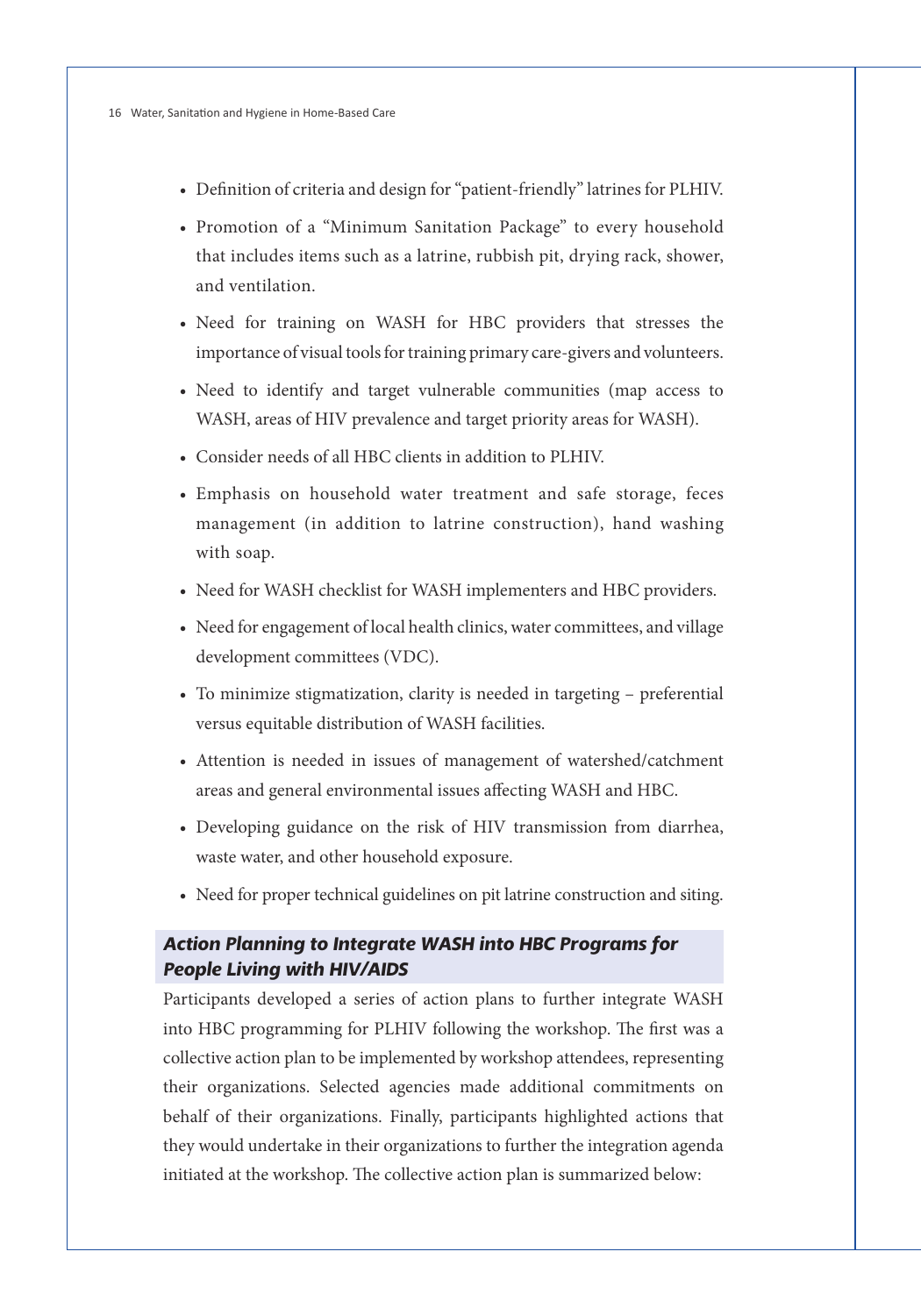# **• Promote dialogue with Ministries to increase the integration of Wash and hBC activities**

➢ The government of Malawi has created an opportunity for NGOs and faith-based organizations (FBOs) to continue dialogue with appropriate Ministries and departments. To this effect, workshop participants will:

➢ Respond to invitation from the Government of Malawi to contribute to national policy/strategy documents including the finalization of the National Sanitation and Hygiene policy, the HIV/AIDS Home-Based Care Policy and the development of specific program implementation guidelines for integration of WASH into HIV/AIDS care and support.

➢ Respond to invitation from the Government of Malawi to represent WASH and HIV/AIDS on national inter-Ministerial committees including the one on Water, Sanitation and Hygiene.

➢ Participate in a Working Group hosted by Ministry of Irrigation and Water Development: the Director of Planning in the ministry will facilitate the inclusion of WASH and HIV/AIDS HBC implementing agency representatives in the National Water Development and Sanitation working group.

- **• Promote integration activities at national, district and community levels**  Implementing agencies (individually or in partnership) will accelerate their work on integration of WASH into HIV/AIDS care and support at all levels of program delivery.
- **• Develop a toolkit to support implementation of integration activities**  As one of their activities, the working group will collect/develop a user-friendly, low literacy tool and harmonized messages for working in communities. A working group coordinated by PSI will spearhead this effort.
- **• Launch an electronic "community of practice" for sharing materials and approaches among all stakeholders**

An electronic "community of practice" will be launched to facilitate communication and information exchange among NGOs, FBOs,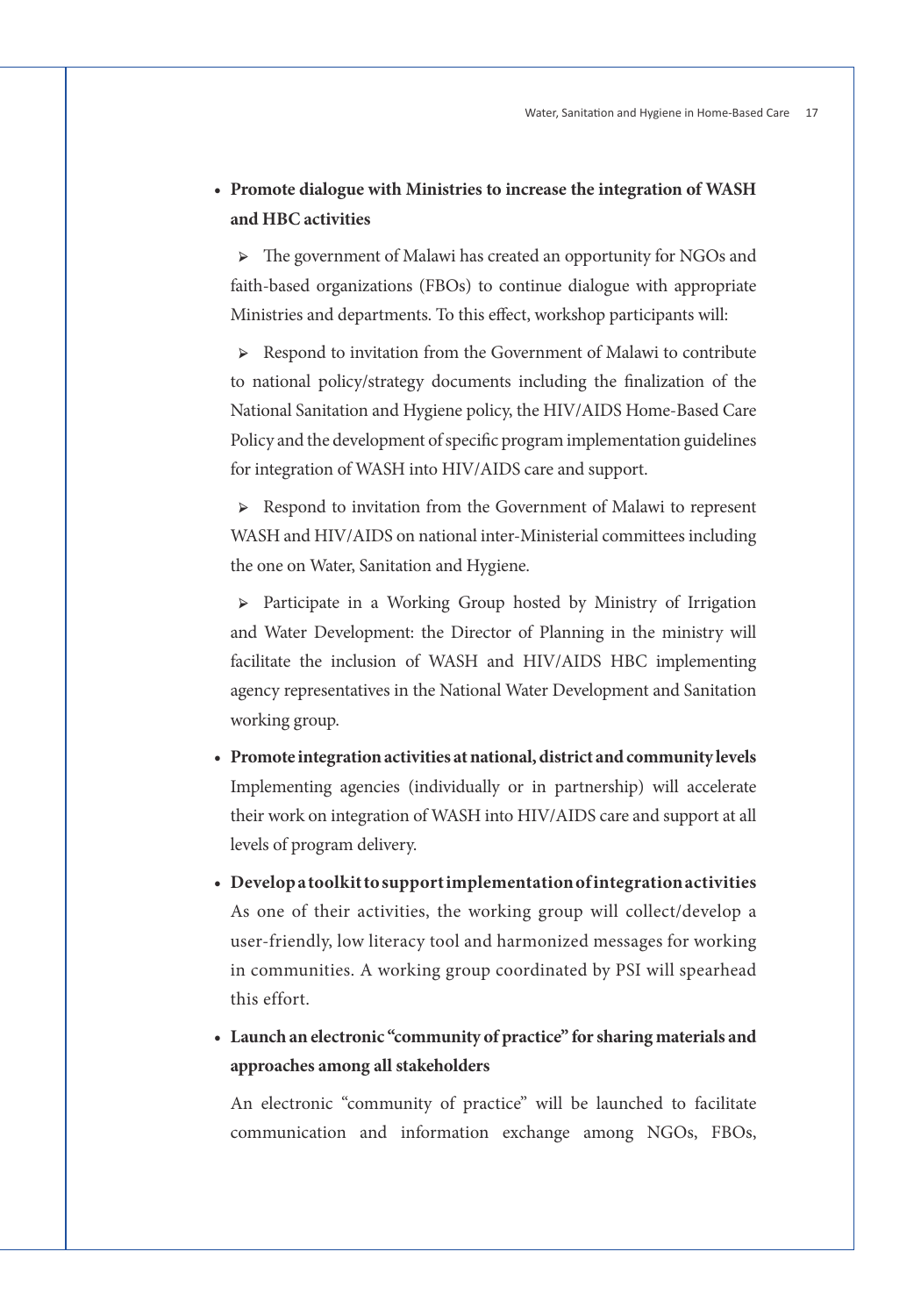<span id="page-17-0"></span>financing agencies and government departments, and to support "best practices" in integration of WASH into HIV/AIDS care and support.

# *Conclusions, Achievements and Impacts of the Workshop*

The following describe the conclusions, achievements, and impacts of the workshop:

- The workshop provided an opportunity for the first inter-sectoral dialogue on WASH and HIV/AIDS in Malawi.
- An opportunity was open for WASH and HBC implementing agencies to dialogue with Malawian Ministries and departments including the Ministries of Water, Health, Women and Child Development, and the Department of Nutrition and HIV/AIDS in the Office of the President and Cabinet. This dialogue will enhance the potential input by NGOs and FBOs into national policy and strategy documents.
- • Recommendation was made to represent WASH and HIV/AIDS on national, inter-ministerial committees within Malawi.
- As implementation of integration of Water, Sanitation and Hygiene into HIV/AIDS Home-Based Care Strategies takes place, a community of practice will be enhanced.
- As more and more agencies work together, unanticipated partnerships are being developed within and between WASH and HIV/AIDS/HBC sectors.
- Due to the commitment and resource availability in various agencies, there was potential for several follow-on pilot activities implementing workshop guidelines through HBC providers. One of the follow-on activities was a pilot project in Malawi used to identify household-scale changes or actions that could improve WASH conditions for PLHIV. This is described in Phase III.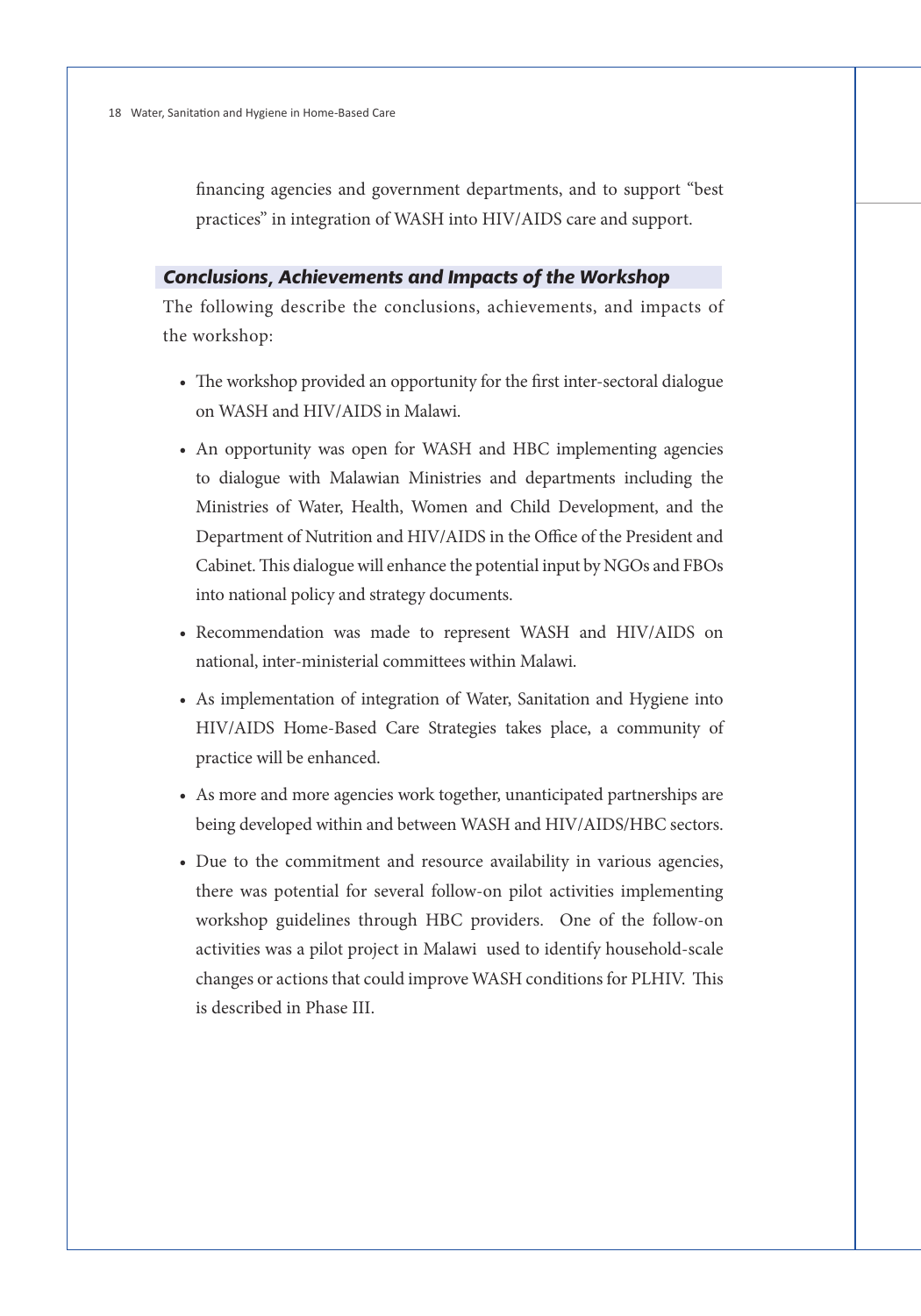#### <span id="page-18-0"></span>**PHaSe** *IV: Malawi Pilot Project*

In 2006, an assessment of water, sanitation, and hygiene in the context of Home-Based Care for PLHIV was carried out by CRS in partnership with the Catholic Development Commission of Malawi (CADECOM). The findings indicated that HBC clients who were regularly falling ill due to diarrhea had unmet water and sanitation needs. The assessment highlighted several key issues:

- 1. High water fees in urban areas and long distances to water sources in the rural areas created barriers to accessing water for households affected by HIV
- 2. Sandy soils hampered toilet construction in rural areas, and cutting wood to build latrines or boil water contributed to deforestation, a major problem in the region
- 3. Diarrhea was common
- 4. Knowledge of how to keep water supplies clean was poor, and practices were even poorer
- 5. The majority of households did not have soap available for hand washing
- 6. While latrine access was high, many households did not have access to a nearby hand washing facility
- 7. The majority of households had not received education or demonstrations on good hygiene

In response to the assessment, CRS with support from WHO and USAID implemented a pilot project in Malawi to identify household-scale changes or actions that could improve WASH conditions for PLHIV during 2008- 2009. The project featured utilization-focused interventions to promote six key behaviors:

- 1. Hand washing at the critical times
- 2. Good hand washing technique
- 3. Point-of-use water treatment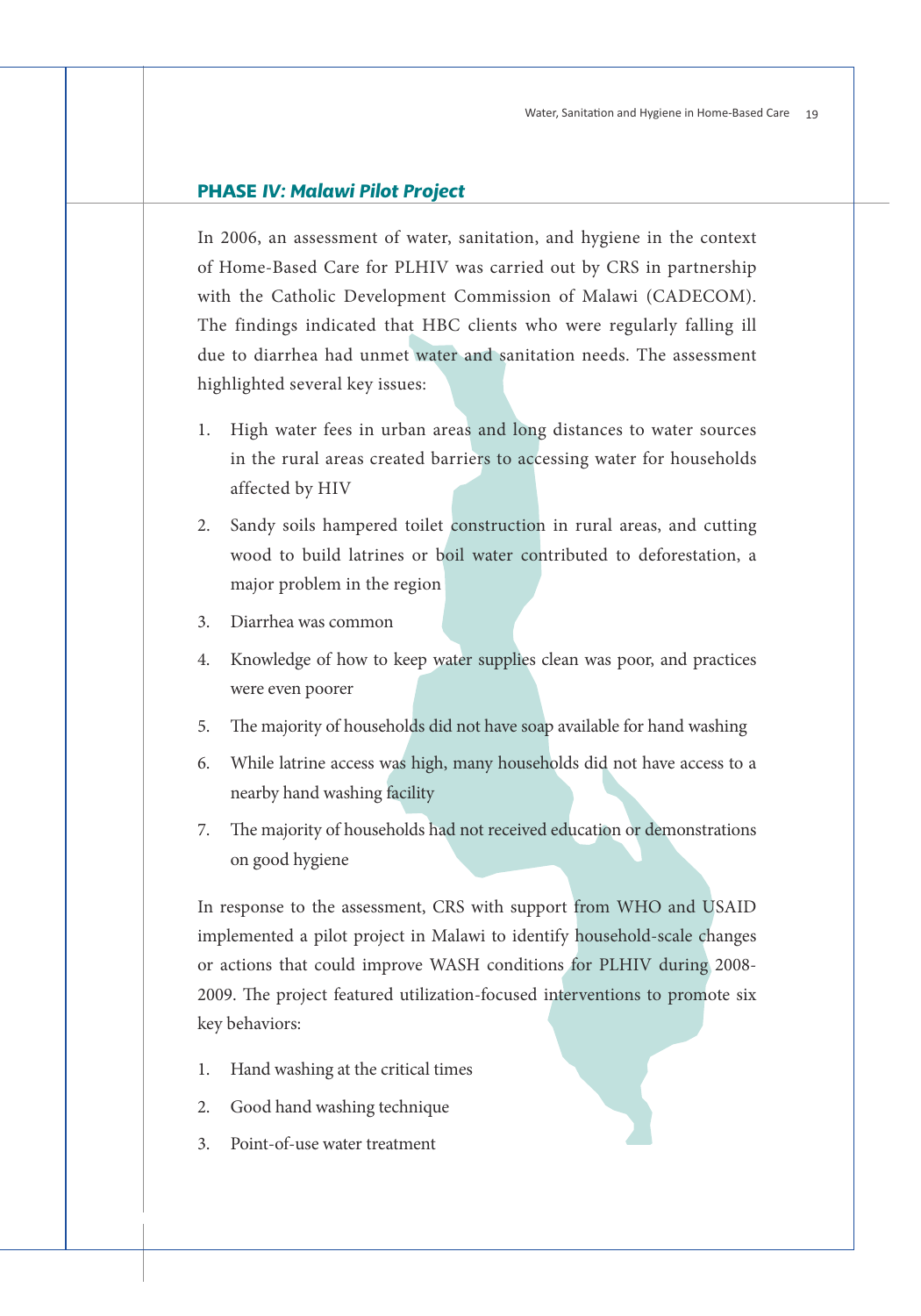- 4. Safe water storage
- 5. Consistent latrine use
- 6. Safe disposal of feces

The pilot project involved a variety of approaches and activities to address the findings of the assessment and promote the six key behaviors:

- Conduct community volunteer training focusing on equipping community members with knowledge of basic WASH concepts as well as practical experience with point-of-use water treatment and construction of tippy taps using locally available materials. Participants also practiced negotiating behavior change with others using the small, do-able actions approach and formulated action plans to carry their work forward.
- Conduct Sanitary Platform (SanPlat) construction training
- Conduct community sensitization and promotion of key WASH messages
- Ministry of Health Hygiene Education Band performances delivering messages covering the six key behaviors
- Conduct community competitions on WASH behavior change
- • Conduct Participatory Health and Sanitation Transformation (PHAST) training to build the capacity of partner and government personnel taking part in project activities
- • Conduct exposure visit to "Work for Rural Health" project site so participants could learn about the involvement of community members in project implementation; alternative latrine designs for HBC clients; and alternative latrine technologies, such as the Arborloo
- Distribute point-of-use (POU) water treatment products
- • Develop a training manual and flipchart on HIV and WSH issues to be used when conducting hygiene education sessions in communities
- • Rehabilitate and construct new water points
- • Initiate stakeholder meetings to increase awareness of project objectives and activities, as well as to discuss progress and challenges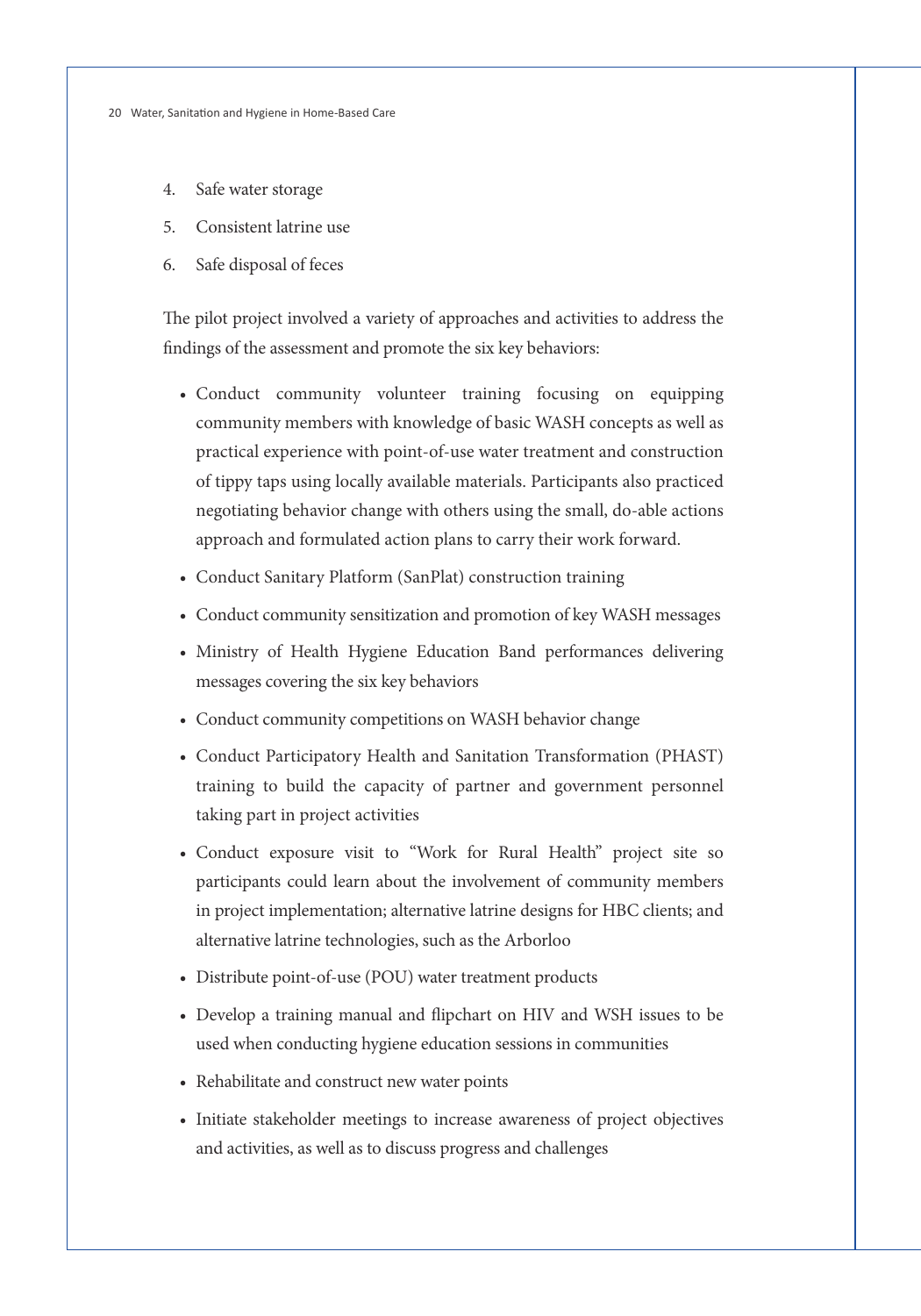- • Link existing HBC and community-based childcare center (CBCC) structures at the community level to increase their WASH and HIV care giving capacity
- • Initiate National Task Force to promote the implementation of an integrated approach to WASH and HIV programs
- • Conduct an evaluation to assess behavior change among the beneficiaries (particularly the HBC clients), document successes of households practicing recommended hygiene and sanitation behaviors, and identify key lessons and successes to share

The evaluation of the pilot project showed substantial positive changes in the six targeted behaviors. These substantial behavior changes suggest that the project intervention strategies were effective. The addition of access interventions, particularly the construction and rehabilitation of water points, casting of latrine slabs, and distribution of point-of-use water treatment products helped create an enabling environment for behavior change. Mobilization of community volunteers to negotiate small, do-able actions, complemented by creative community sensitization activities is an effective strategy for promoting WASH behaviors in HIV affected communities without creating undue stigma.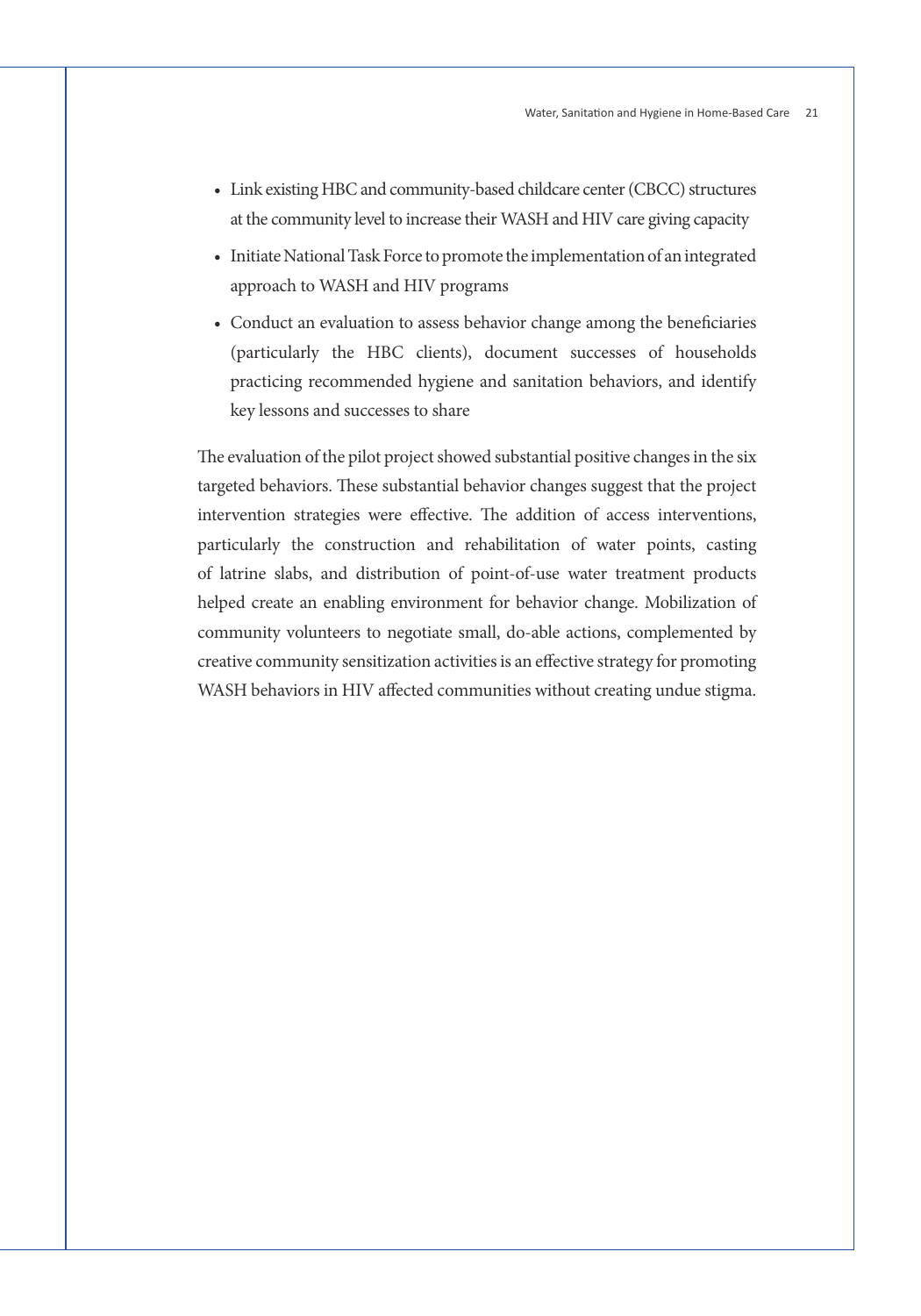# <span id="page-21-0"></span>**WaTer, SanITaTIon and HygIene ConSIderaTIonS and reCommendaTIonS**

Various water, sanitation and hygiene-related considerations and recommendations for modifying existing WASH practices for PLHIV in HBC settings are described in the following sections.

# *Water Supply: Considerations*

### Water Access

- • Water access is an issue for the majority of households in resource poor environments, not just those affected by HIV. Access to water, however, often becomes more tenuous when one or more members of the household are chronically ill and thus unable to bear the responsibility or the expense of securing access to water. Such households often require additional water for cleansing or bathing, for washing soiled clothing and linen, and for taking medications.
- Extra potable water in addition to the quantity normally consumed is needed daily to ingest antiretrovirals (ARVs) and to mitigate the potential side effects, which include diarrhea, for people taking certain ARVs. PLHIV suffering from diarrhea may also absorb less of the ARVs or other medications they are taking.
- Water is also important to keep the household environment and latrine clean in order to reduce the risk of parasitosis and opportunistic infections. Having adequate water and sanitation services also increases the basic human dignity for PLHIV and their caretakers.
- Water and sanitation services, which are located in close proximity to HIV-affected households, can have important labor saving effects, reducing the burden of caregiving and allowing more time for other activities, including school and income generation.
- As previously mentioned, the WHO/USAID assessments revealed a number of obstacles to ensuring quality water supply, including:
	- ➢ Long distances between homes and water points in rural areas
	- ➢ Seasonal changes in water availability and quality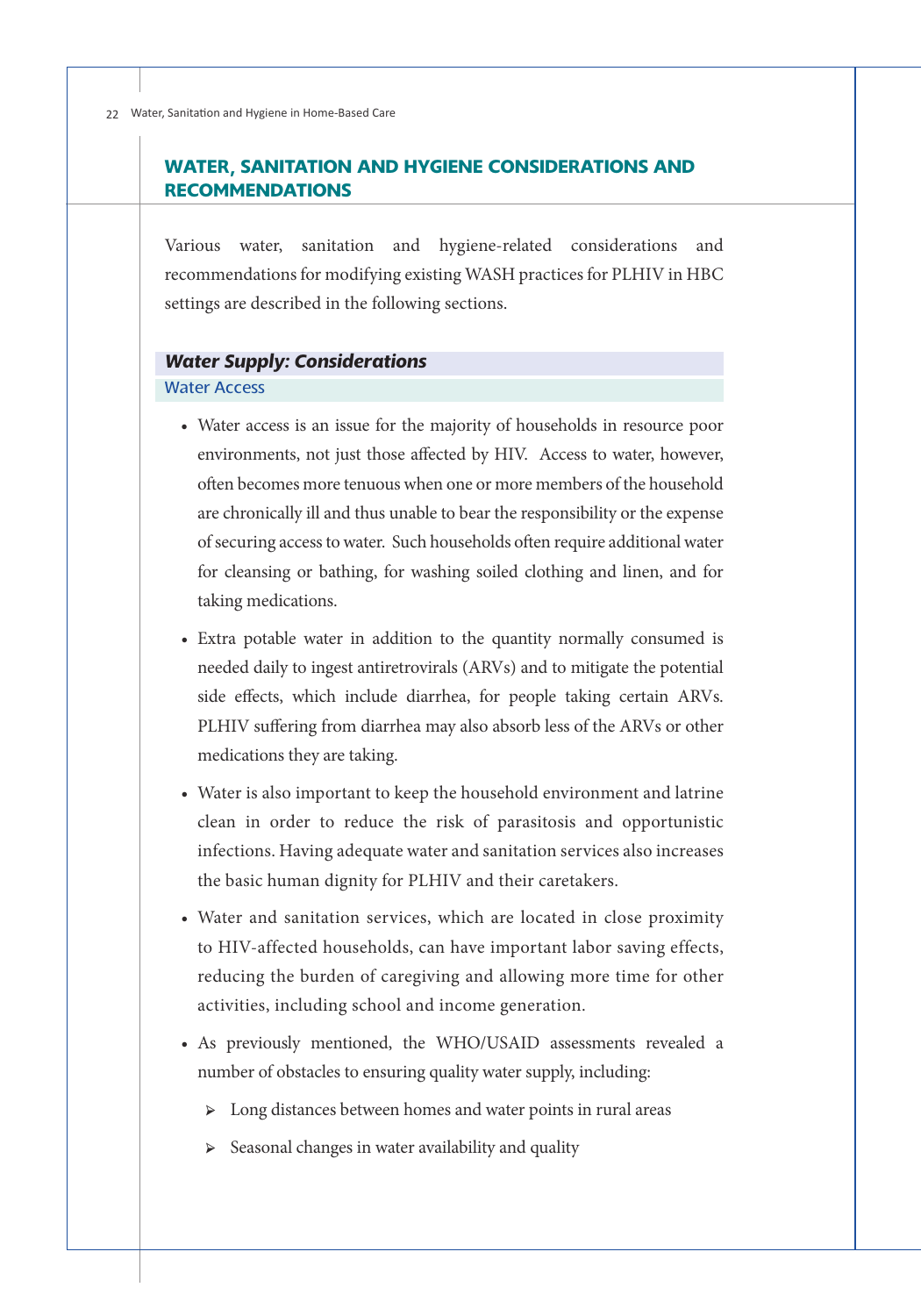- <span id="page-22-0"></span>➢ Stigma often prevents PLHIV from using community water points
- ➢ Poor maintenance of water points
- ➢ Limited number of water sources leading to long lines

#### Water Transport

The assessment findings indicated that long distances between homes and water points in rural areas is a critical issue. Furthermore, transporting water may pose challenges to PLHIV if physical strength is lacking due to illness.

### Water Scarcity

In regions where water may become scarce, it may be possible to collect and conserve water, through, for example, rainwater harvesting and the use of tippy taps. Tippy taps, which can be made from a plastic jug, gourd or other local material, regulate flow to allow handwashing with a very small quantity of water.<sup>1</sup>

#### Water Treatment and Storage

Studies have consistently demonstrated that even water that is safe at its point of collection is often contaminated afterwards in the home. Thus, appropriate water treatment and storage is essential. Available technologies include chlorination and storage in an appropriate vessel, various types of filters, and solar disinfection (SODIS) using heat and ultraviolet radiation.

#### Water Quality

Safe drinking water is always important, but never more so than for people with compromised immune systems and indeed PLHIV who have begun treatment with antiretroviral (ART) medication. Poor water quality, especially with regards to microbial contamination, is frequently an issue and can lead to diarrheal illnesses. Often there is limited treatment and disinfection of water at the household level, despite an awareness that the water is of questionable quality. Programs should pay special attention to the safety of the water that is used by HBC households.

<sup>1 &</sup>lt;www.cdc.gov/safewater/publications\_pages/tippy-tap.pdf>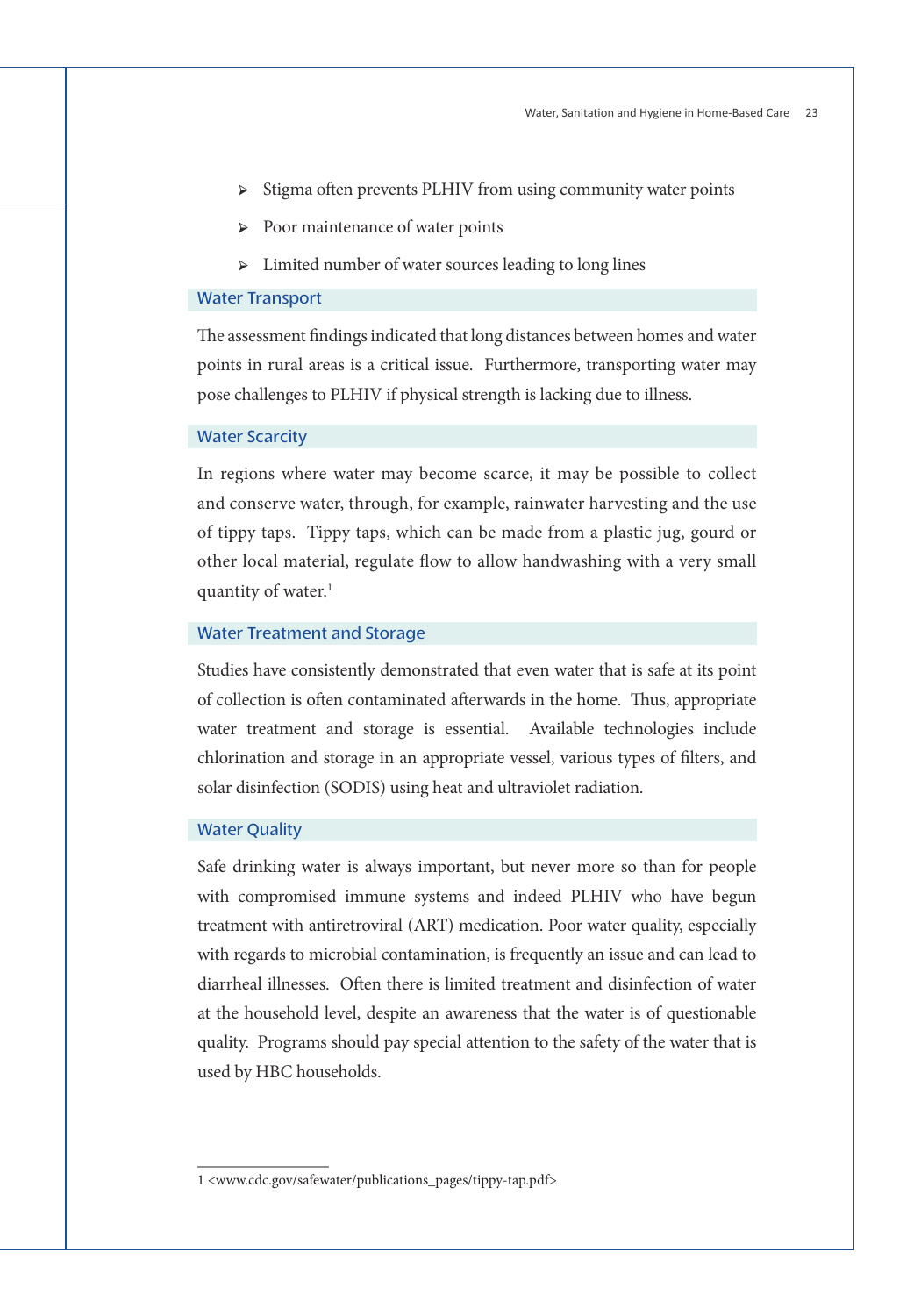# <span id="page-23-0"></span>*Water Supply: Recommendations* Integrating Water into HBC Programs

Some broad, water-related options and recommendations have been suggested in recent CRS, USAID and WHO documents and field reports. For instance, to meet water needs, options for HBC programs could include:

- Identification of caregivers or volunteers to bring water to the HBC client on a regular basis.
- • Collection of water from alternate sources (i.e. rainwater collection).
- • Water conservation training for the families of HBC clients.
- • Introduce water saving technologies for HBC families (i.e. tippy tap).
- Training for the HBC families on water treatment and re-use.
- Training for family members on proper water storage.
- Dissemination of water containers that protect stored water. An ideal water container has a narrow mouth, a lid and a spigot. If such containers are not available locally, the best available alternatives (having narrow mouthed openings with lids, or buckets with lids) should be used.
- • Enhanced training of HBC volunteers. Topics should include safe water collection, storage and treatment practices such as boiling, use of hypochlorite solution (chlorine), and SODIS and proper handwashing techniques to reduce secondary contamination. HBC volunteers should know the best practices in order to teach them to HBC clients and their families.
- Enhanced tools in the HBC kits. HBC kits should be equipped with appropriate WASH tools to respond to the needs of the HBC clients. For example, the kits may include bottles of chlorine bleach to treat water in the home, soap for hand washing, an improved storage container and hygiene instructions (e.g., instructions for making a tippy-tap, handwashing guidelines, and instructions for regularly cleaning the storage containers).
- • Support anti-stigma measures in the community if evidence exists of PLHIV exclusion from use of water points or latrines.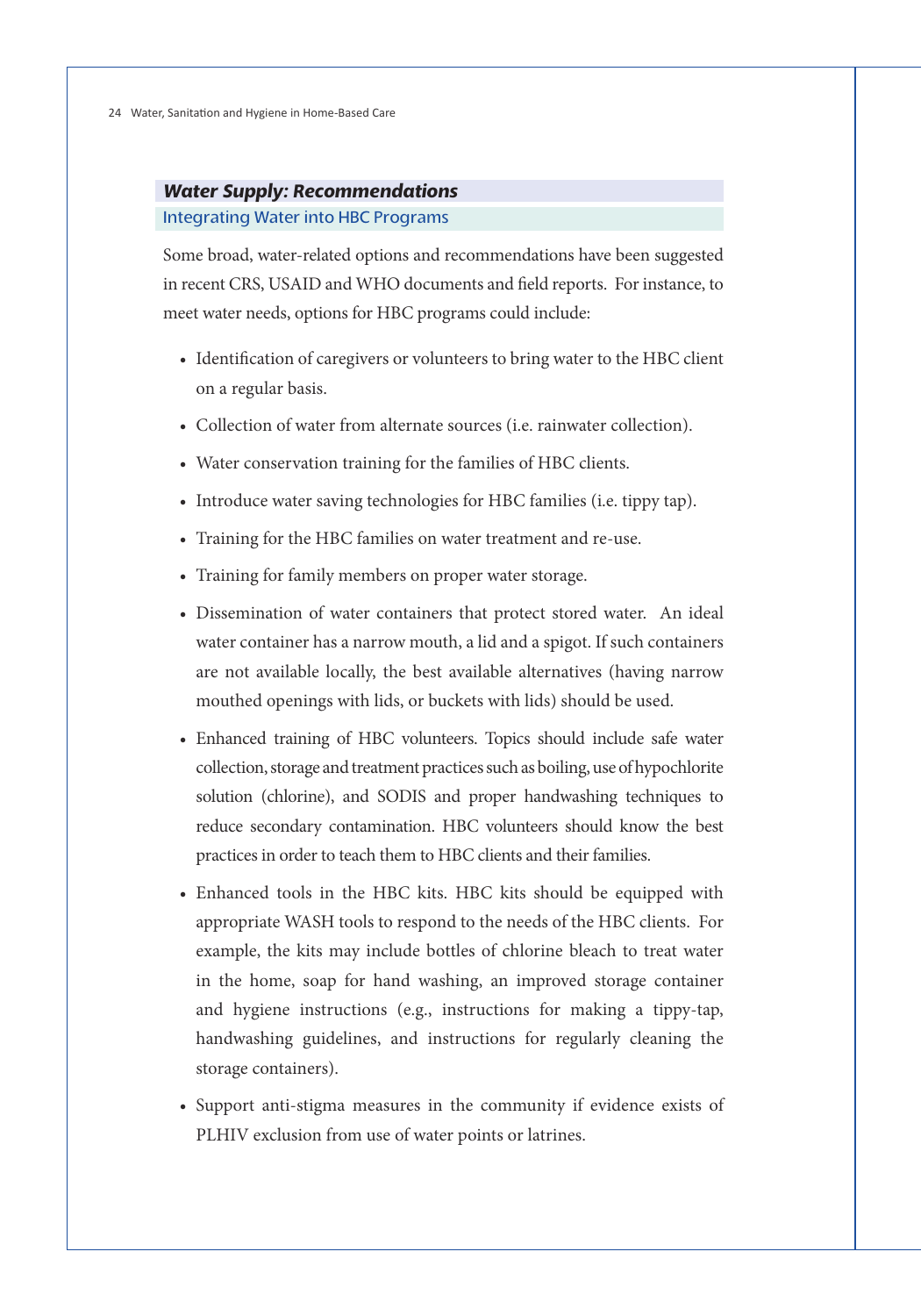#### <span id="page-24-0"></span>Access to Improved Water Supply for HBC Clients

- • When planning water systems, allocate additional water for households caring for PLHIV to meet increased needs above that which is required by the country's national standards or "basic access" as defined by WHO (20 liters per person per day within one kilometer of household or 30 minutes round trip).
- • Introduce new water collection technologies. Additional technologies for safe water collection should be explored, such as rainwater catchments and household storage basins. For example, collection of rain water can be promoted in the rainy season. If done at the household level, it can be cost and time efficient.
- Introduce new water treatment options and technologies. There are a variety of household-based water treatment methods, including boiling water, solar disinfection, and chemical treatment using chlorine solutions. If firewood is scarce, boiling may be possible with solar cookers or high-efficiency household stoves. Recent development and social marketing of chlorine solutions have expanded the possibility of water treatment in the home.
- • Ideally, water treatment is carried out for the entire community at a central point. When this is not possible, there is a need for additional emphasis on point-of-use water treatment within the homes where the water is being used.
- • Training on contamination avoidance. Provide training in the safe and hygienic handling of domestic water in order to prevent contamination, especially with regards to the abstraction of water from the water collection container.
- • Provide household level training on water treatment, especially on methods for chlorinating water. If households collect water from an unsafe source, people will still be able to drink the water after proper filtration and treatment.
- In areas where water sources are far from the households, investigate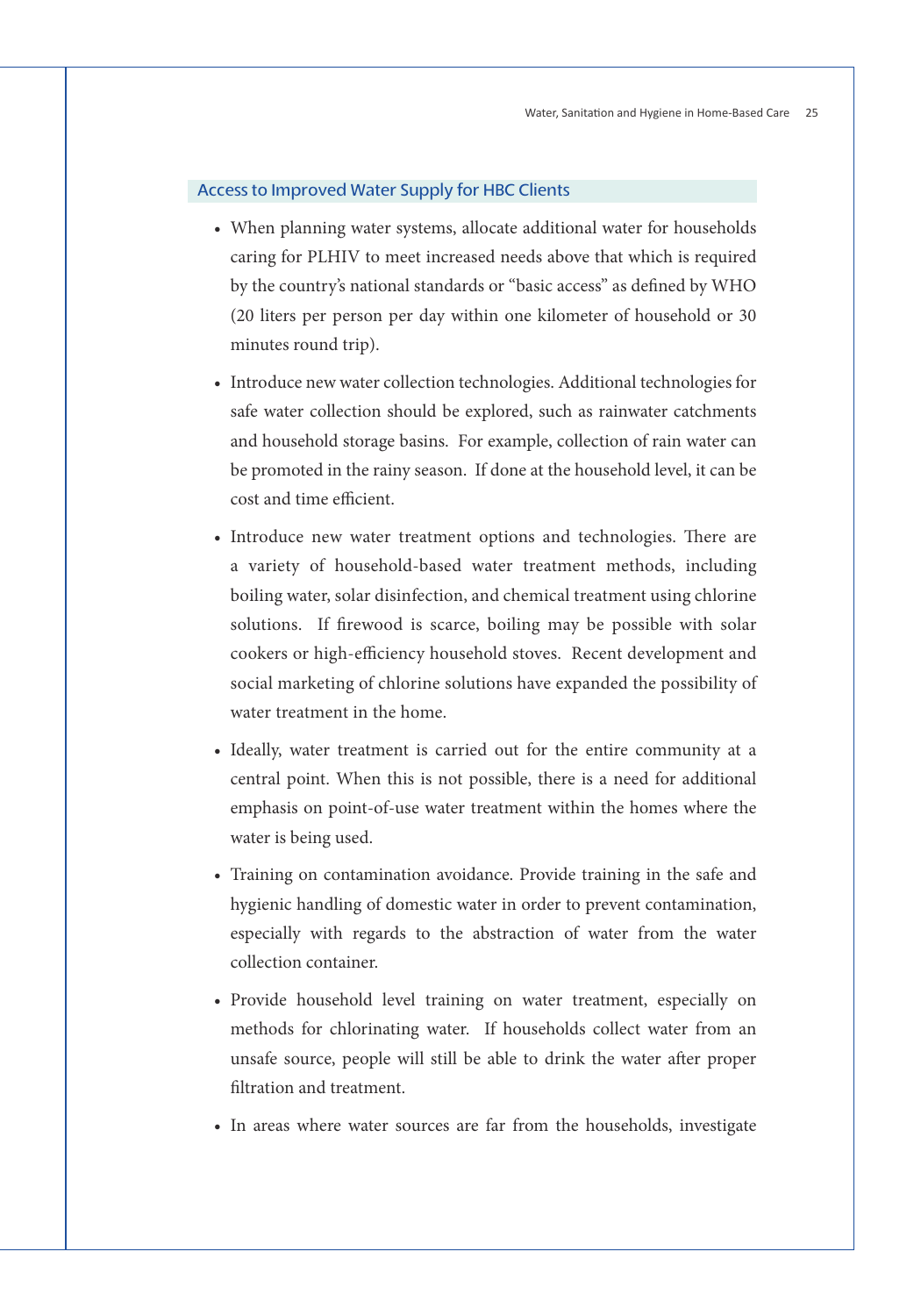the effectiveness of labor saving water collection devices such as the Q-Drum<sup>1</sup>, for example.

- • Explore the use of hand pumps, treadle pumps, solar pumps and PlayPumps to reduce the burden of drawing water from wells.
- • Promote water saving devices and practices to make efficient use of available water supply. Possibilities include "tippy taps" for handwashing, the use of easily cleanable bedding materials (e.g. plastic sheets), and drip kits for home gardening (nutrition and income generation).
- • Identify and promote appropriate treatment techniques including chlorination, filtration and, in some cases, iron removal. While treatment at the source is ideal, this requires both resources and ongoing community management. When this approach is not feasible, home-based water treatment (such as the Safe Water System) should be promoted.
- • Provide and improve additional water sources for communities. This is especially relevant for households that have to travel long distances to reach their water source.
- Train community water committees in water treatment techniques and water point maintenance.
- • Explore the potential impacts and feasibility of water tariff subsidies for households affected by HIV as a means of ensuring that these households can access an adequate quantity of water.
- For households that are too poor to access water collection, storage, or treatment technology or hygiene supplies, identify sources for providing these materials free of charge.

<sup>1 &</sup>lt;http://www.qdrum.co.za/index.html>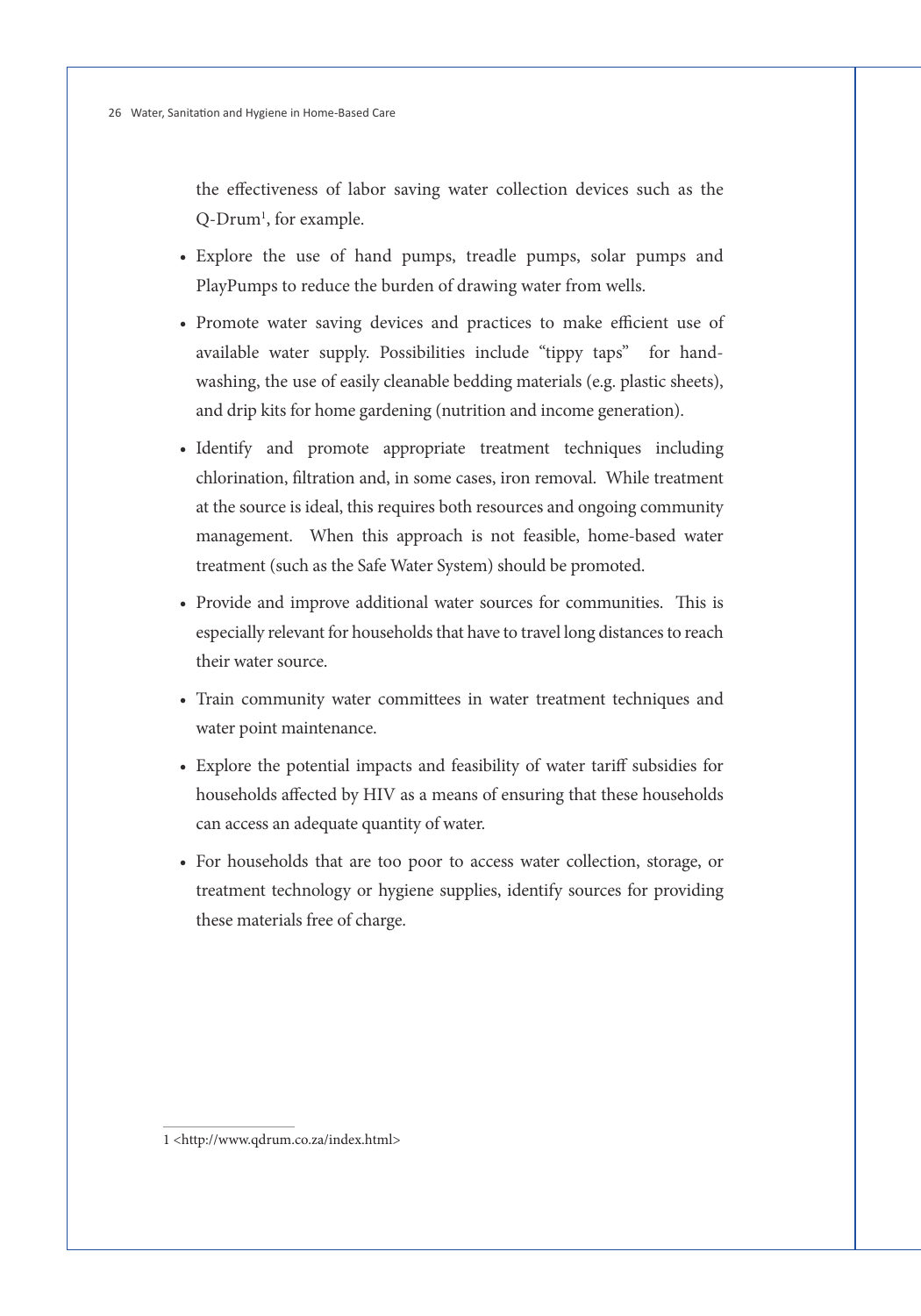# <span id="page-26-0"></span>*Sanitation: Considerations*

#### Sanitation Access

- • Access to a sanitary latrine is itself an issue for many households in rural and peri-urban areas. Sharing a toilet among several people (up to six) may be common practice. Many households do not have their own latrine, and resort to using bushes, grassy areas or agricultural fields.
- Proper disposal of feces is especially important for HBC clients. With weakened immunity due to HIV, improper sanitation-related illnesses, including diarrhea, often becomes more prevalent. While the HIV virus is not easily transmitted by human excreta (it can be if there is enough (i.e., visible) blood in the feces), safe disposal of this waste is essential for maintaining good health for the client and other family members.
- Chronically ill households often do not have the resources for latrine construction. Certain kinds of latrines, such as cement-lined pit latrines, may be too expensive for people in rural or resource poor environments. PLHIV in these households may not be able to leave the home to find adequate facilities. The construction of improved latrines may, therefore, need to be subsidized. Assessments have concluded that the poor, generally including PLHIV, often cannot afford to construct improved latrines without subsidies.
- • Unlined pit latrines frequently collapse due to unstable (sandy) soil, particularly during the rainy season.

#### Cleanliness

- • Unsanitary conditions associated with latrines that are not well maintained could result in episodes of diarrheal disease. Yet the safe disposal of feces can substantially reduce the risk of diarrhea.
- • Assessments have concluded that most existing latrines are simple pit toilets which are often unsanitary.

#### Latrine Designs and Construction Technologies

- • Many programs lack components for proper construction of latrines.
- Support latrine modification technologies to make these sanitation facilities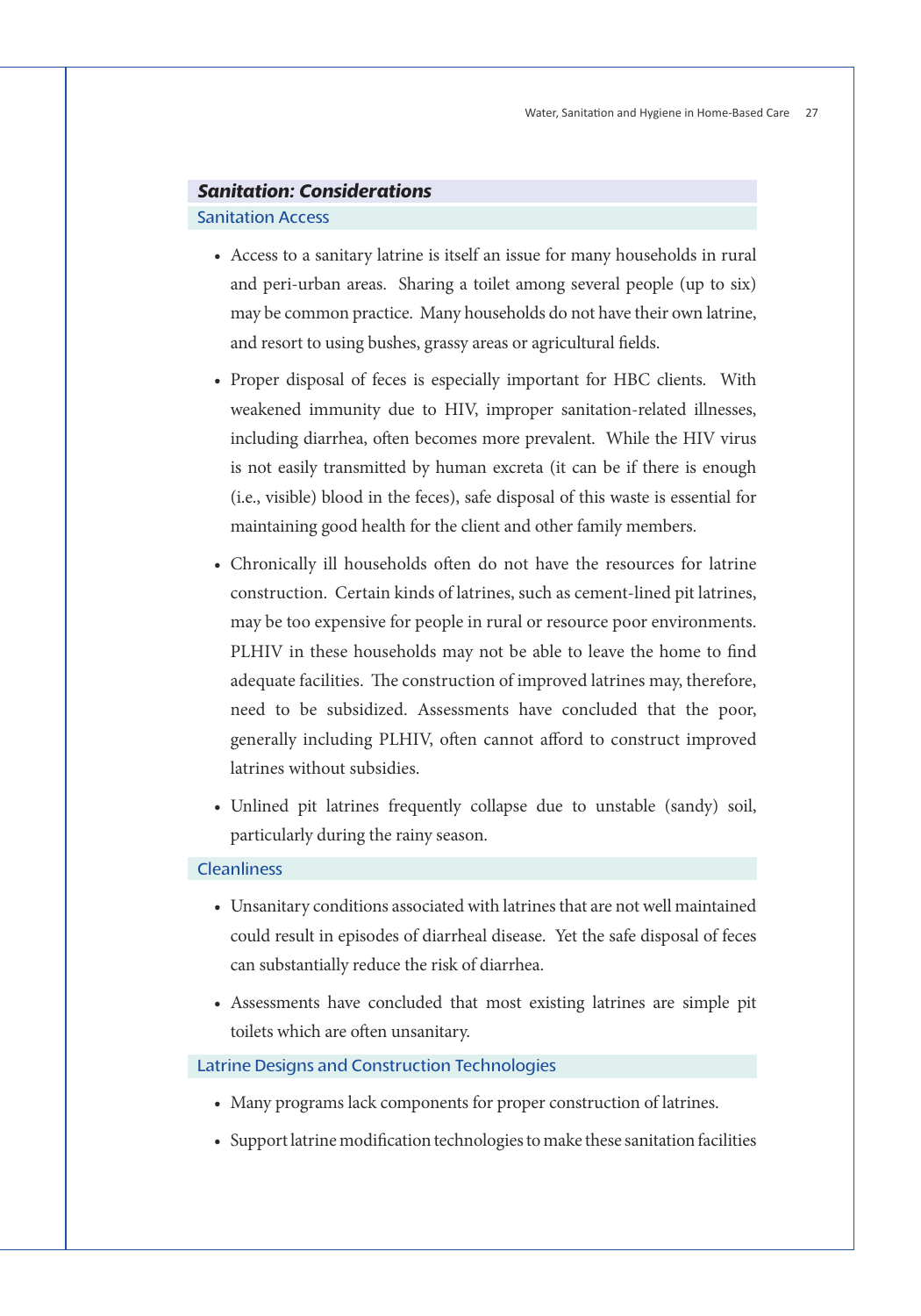<span id="page-27-0"></span>safer and more accessible for HBC clients, including:

➢ Constructing a larger latrine to accommodate two people (PLHIV and caregiver). Some have suggested doubling the size of latrine structures to give caregivers room to assist patients in using the latrine.

➢ Providing latrine doors at least 32 inches (80 cm) wide to allow for access to caretakers or mobility devices.

➢ For new construction, installing ramps rather than steps. Ramps should have a minimum slope of a 1:12.

➢ Installing handrails for additional support and safety on the outside of the latrine structure alongside stairs or ramp. In addition, handrails or poles inside the latrine can assist the clients to squat while defecating.

➢ Providing stools in latrines to assist the clients to use the latrine.

➢ Using low cost methods (i.e., stones, bricks, 55-gallon drums without top and bottom) for lining latrine pits to prevent collapse.

- ➢ Designing installations that are easy to keep clean.
- • Further latrine design considerations can be discussed with CRS Water and Sanitation Technical Advisors

#### Supporting Products and Materials

- • Bedpans ("potties") can be used to transport the client's bodily wastes from the house to the latrine when latrines are not convenient or accessible for the client
- • Installing a rope from home to the latrine may also lend additional support
- Training home care visitors and families how to make potties or squat seats from discarded materials, such as jerry cans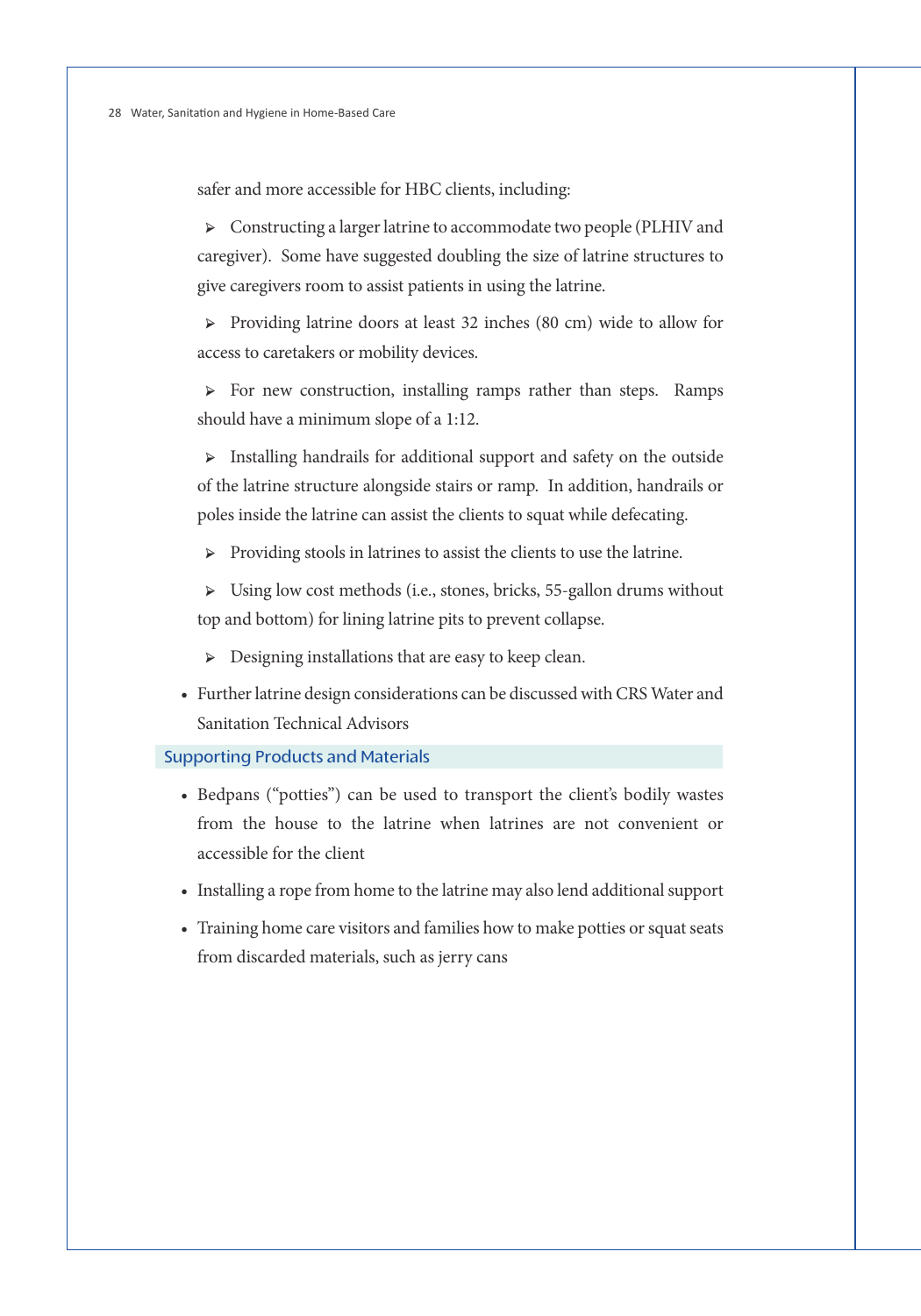# <span id="page-28-0"></span>*Sanitation: Recommendations*

Integrating Sanitation into HBC Programs

Basic options to be considered in HBC programs include:

- Assist HBC clients to identify the nearest latrine
- Promote handwashing stations near latrines
- • Support anti-stigma measures in the community if evidence of PLHIV exclusion from use of water points or latrines
- Have sanitation policies and planning committees reflect the realities of HIV and AIDS
- Identify and address issues specific to HIV-infected and affected families

### Access to Sanitation for HBC Clients

- • Explore the feasibility of latrine construction programs and/or latrine subsidies in order to facilitate sanitation improvements and provide latrines for those HIV-affected households without access to essential sanitation.
- Provide chamber pots and bedpans for HBC clients too weak to access latrines. These can be emptied into improved latrines.
- • Promotion of ecological sanitation (ecosan) in HBC systems will go a long way towards improving access to safe water and sanitation facilities as well as food security. Ecosan latrines (such as the Arborloo and Fossa Alterna) are very low cost. Very basic latrines and urine-separating dehydrating latrines are other low cost options.
- • Communities rarely demand sanitation or sanitary facilities as much as water source development. There is a need to sensitize the community to create demand for this infrastructure and to work with donors and implementers to stress the importance of sanitation as part of water development.
- • Encourage timely production and dissemination of national sanitation policy.
- As a last resort, if latrine facilities are not available, disposal of feces should be in a hole dug in the ground and then covered with soil.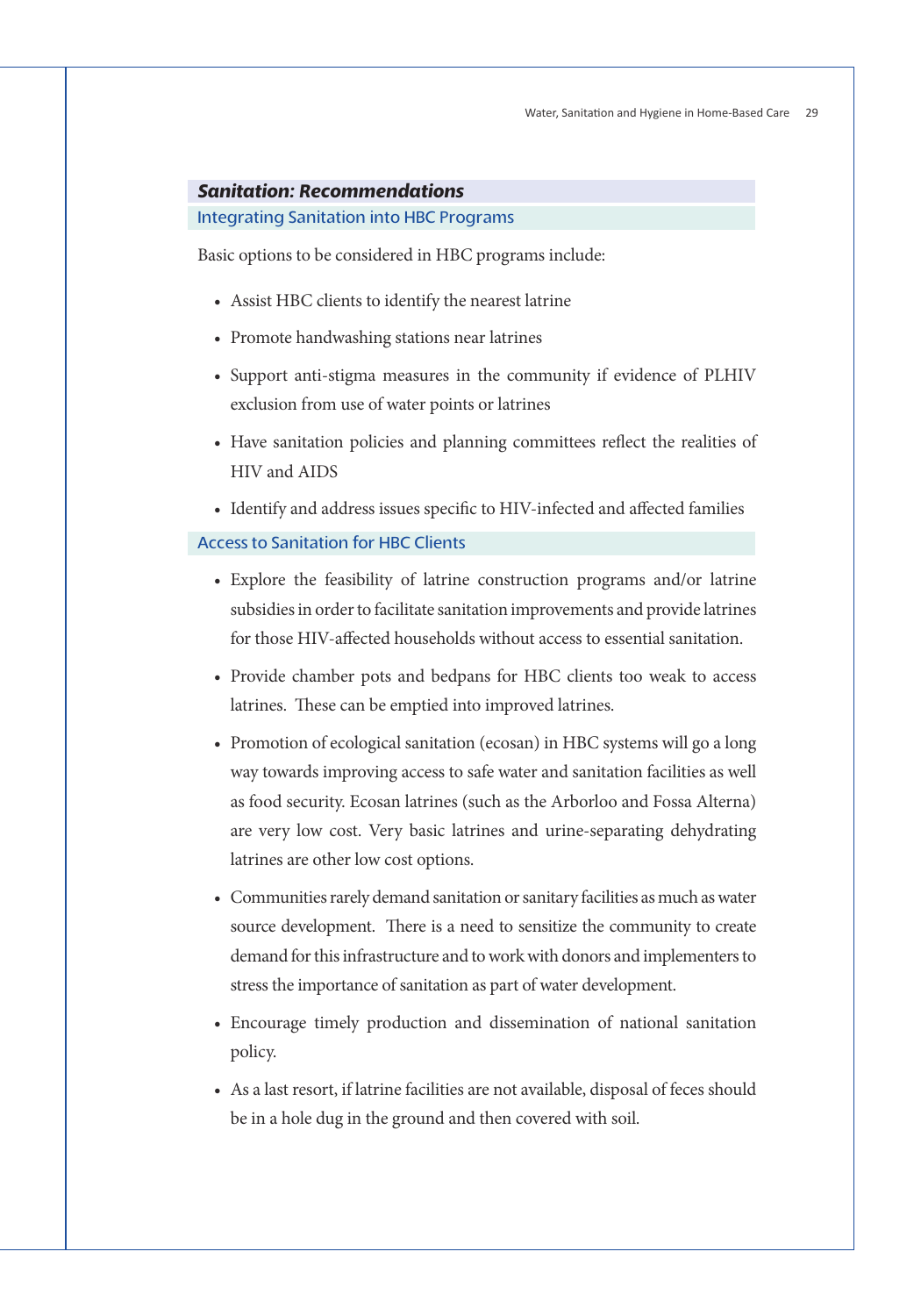#### <span id="page-29-0"></span>*Hygiene Promotion: Considerations*

Hygiene Practices

- • Promoting improved hygiene practices, along with the water and sanitation services highlighted above, can help to reduce the occurrence of opportunistic infections among PLHIV, and therefore prolong and improve the quality of life. The practice of hand washing with soap has been found to reduce diarrheal incidence by 40% (USAID, 2008). However, the shortage of clean water can exacerbate poor personal hygiene (characterized by limited or no hand-washing).
- The main hygiene messages related to water supply and sanitation are:
	- ➢ Safe water during transport, storage and use

➢ Good excreta disposal to prevent contamination of water sources, people, food, animals and children

➢ Sound system management, financial tracking, and direct support from a community water sanitation committee

- Hygiene-related considerations in terms of food safety include:
	- ➢ Wash hands before handling food and often during food preparation
	- ➢ Wash and sanitize all surfaces and equipment used in food preparation
	- ➢ Wash fruits and vegetables, especially if eaten raw, with safe water
	- ➢ Wash hands before eating or feeding a child
	- ➢ Wash hands before breastfeeding infants

### Hygiene in HBC

Hygiene is an essential part of palliative care service delivery. Malawi's guidance on community Home-Based Care notes the importance of helping the patient to maintain personal hygiene and comfort and that proper personal and food hygiene can help to reduce gastrointestinal and skin infections. Hygiene also forms a key element of positive living.<sup>1</sup>

<sup>1&</sup>quot;Positive Living" is a collection of strategies aimed at increasing the quality and length of life by implementing immune-strengthening and disease-prevention methods in the period between contracting the virus and the onset of AIDS. For further reading see the CRS "Compassionate Action: A Guide to CRS HIV Programming".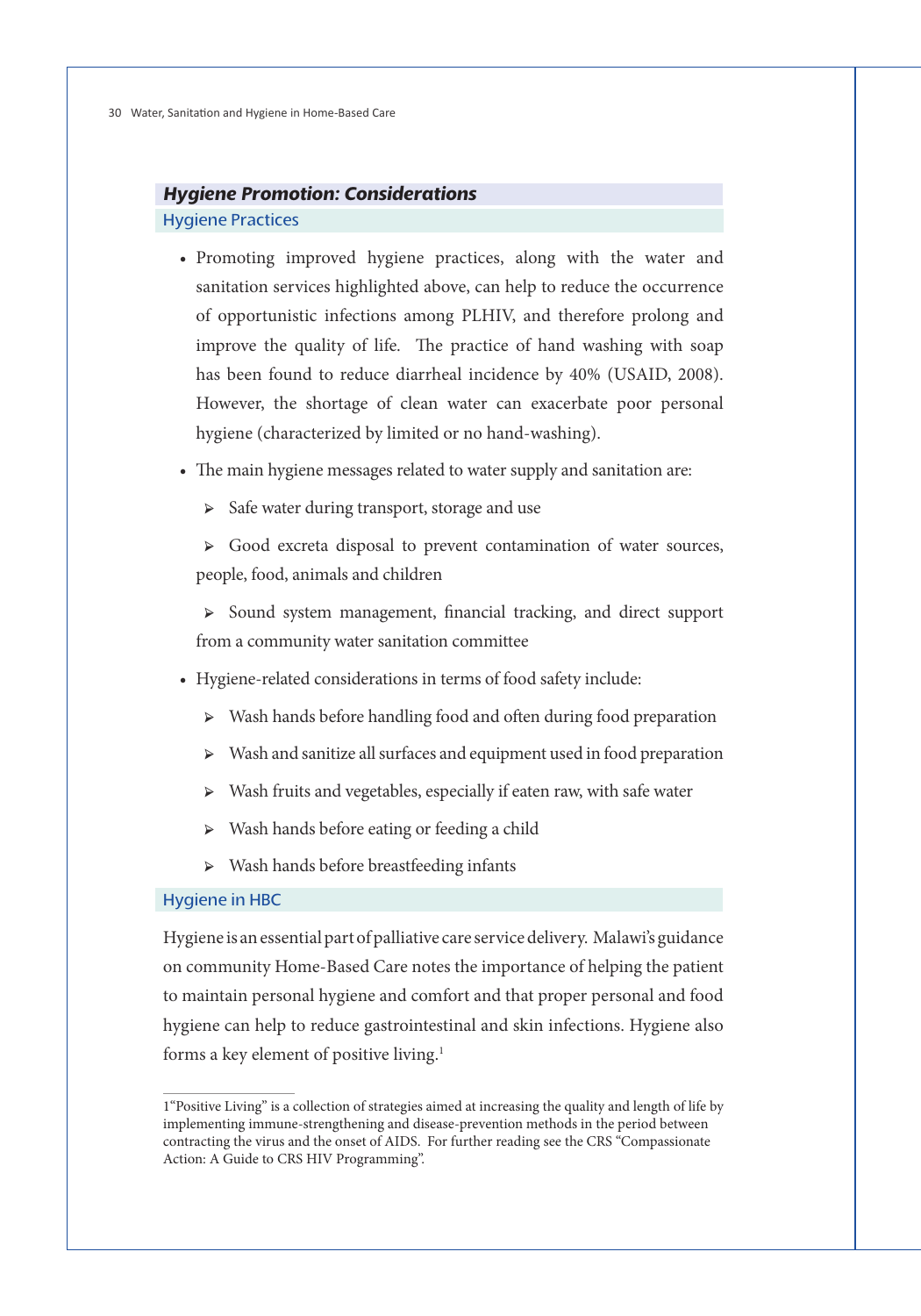#### <span id="page-30-0"></span>Barriers to Good Hygiene

- • Limited hygiene education
- • Low levels of adequate handwashing
- • Significant proportion of latrines are unclean and contaminated with fecal matter

#### *Hygiene Promotion: Recommendations*

Integrating Hygiene into HBC Programs

Some broad, hygiene related options and recommendations to be considered for integrating hygiene into HBC programs include:

- • Promotion of evidence-based hygiene practices. Chief among these is hand-washing. There is a need for training and demonstrations for HBC households on proper hand-washing. Hands should be washed before preparing food, before feeding a child or eating, after defecating and urinating, after cleaning a baby or changing a diaper, and after cleaning up the feces of a person who is chronically ill.
- • Soap should be used for hand-washing. If not available, an effective substitute could include ash.
- Installation of handwashing stations near latrines.
- • Distribution of materials to HBC households that promote proper hygiene, such as soap and chlorine-based home water purification products.
- Enhanced WASH tools in HBC kits, such as bleach bottles to treat water in the home or soap for hand washing.
- • Promotion of handwashing facilities in the home with emphasis on critical times for hand washing and proper techniques. Since a significant portion of HBC clients do not have handwashing facilities at home, an opportunity to reduce the transmission of infections is currently being missed.
- • Introducing low-cost handwashing technologies near latrines or washing areas.
- Additional community demonstrations of WASH issues which target HBC client households, or additional household visits to HBC-affected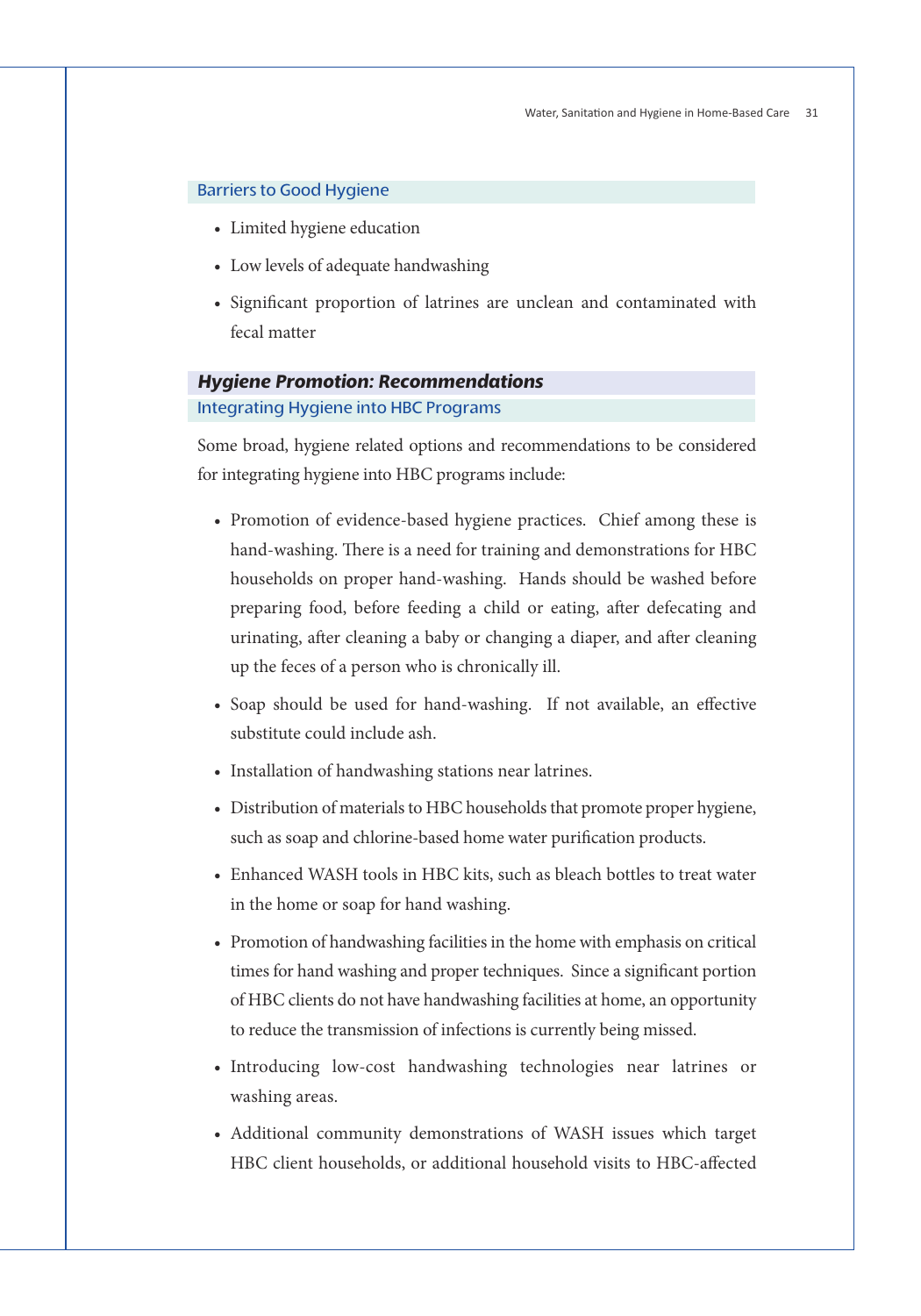<span id="page-31-0"></span>households, as required.

- Household visits by general hygiene promoters.
- Focus on behavior change methodologies in hygiene-related trainings (such as Participatory Hygiene and Sanitation Transformation (PHAST)). Hygienic practices lag behind even when knowledge is present.
- • Training for caregivers on cleaning and bathing of HBC clients.
- • Availability of re-usable and washable materials for bed-ridden HBC clients (i.e. plastic cloths under bedding).
- Proper household water treatment, safe storage, and disposal of waste water.
- Food hygiene.
- Safe disposal of feces.
- Promotion of household water use with tippy taps, which regulate the flow of water to allow for handwashing with a very small quantity of water. Tippy taps can be locally made from a plastic jug, gourd or other local material.

# *Resources Needed*

Encourage HBC practitioners, with support from WASH field staff, to promote doable actions at the household-level through providing a WASH package that could include, at a minimum, the following:

- • a simple toilet, especially a concrete slab for an ecological sanitation (ecosan) latrine (i.e., Arborloo or Fossa Alterna) and a modified superstructure
- a place to wash hands including a low-flow water device and the provision of soap
- a training on household hygiene and key actions such as when to wash hands and how to maintain a clean toilet
- hygiene education materials
- education on the importance of water disinfection even if there is little water to be had and provide a means to disinfect such water by providing a water disinfection product (i.e., bleach, PuR, WaterGuard) and/or clear plastic bottles for solar disinfection (SODIS).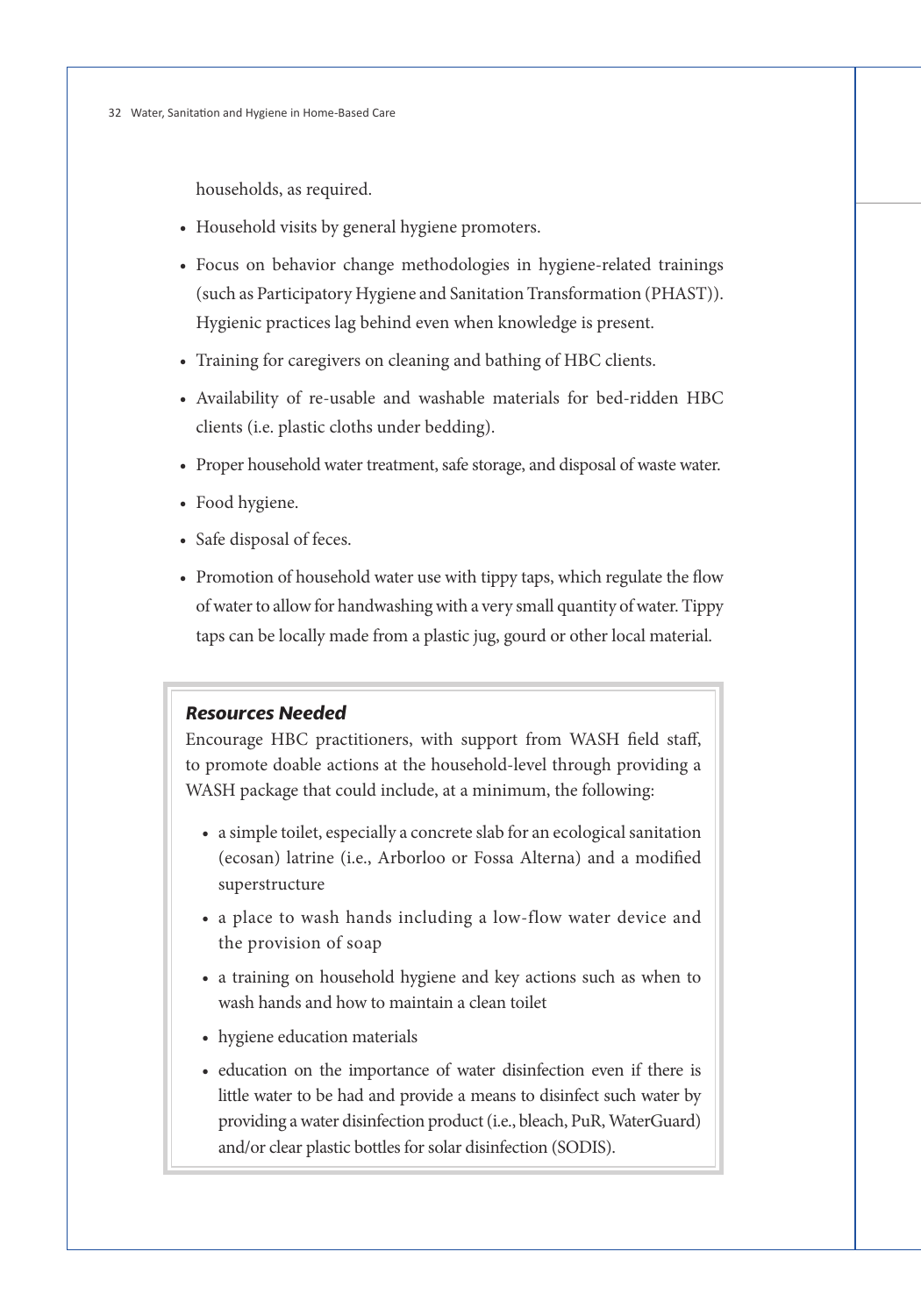# <span id="page-32-0"></span>References and Additional Resources

Chaisson, R.E., Gallant, J.E., Keruly, J.C., & Moore, R.D. (1998, January 1). *Impact of opportunistic disease on survival in patients with HIV infection.* AIDS, 12(1), 29-33.

Fuyanfen, Quxiaoguang, Wangzhanshe, Taoyong, Zhaomingjiang & Lishixi. (2006). *The Report on HIV/AIDS Related to Water, Sanitation and Hygiene Care in China*. China CDC: National Centre for Rural Water Supply Technical Guidance.

Government of Malawi. (2003). *Malawi National HIV/AIDS Policy*.

Hillbrunner, C. (2007). *Workshop of Integration of Water, Sanitation and Hygiene into HIV/AIDS Home-Based Care Strategies*. Baltimore: CRS.

Health and Development Networks. (2001). *The Gaborone declaration on community Home-Based Care.* HDN. Retrieved from http://www.hdnet.org/v2/file\_uploads/ publications/hdn\_publications/sharing\_responsibilities\_for\_quality\_care.pdf

Hygiene Improvement Project/Academy for Educational Development. (2006). *Integrating hygiene improvement into HIV/AIDS programming to reduce diarrhea morbidity*. (USAID/Hygiene Improvement Project). HIP/AED.

Joint United Nations Programme on HIV/AIDS and World Health Organization. (2006). *AIDS epidemic update: Special report on HIV/AIDS: December 2006*. UNAIDS and WHO. Retrieved from http://data.unaids.org/pub/EpiReport/2006/2006\_EpiUpdate\_en.pdf

Kangamba, M., Roberts, C., Campbell, J., Service, J. & Adalla, C. (2006). *Water and Sanitation Assessment of Home Based Care Clients in Zambia*. Baltimore: Catholic Relief Services.

Kamminga, E. & Wegelin Schuringa, M. *HIV/AIDS and Water, Sanitation and Hygiene.*  (2005). Netherlands: Royal Tropical Institute.

Linsey, E. (2002). *Community Home-Based Care in resource-limited settings: A framework for action.* World Health Organization. Retrieved from http://www.who.int/hiv/pub/ prev\_care/isbn9241562137.pdf

Lockwood, K., Msapato, K., Senefeld, S., Nogi, J., Perrin, P. & Mtika, M. (2006). *Water and Sanitation Assessment of Home Based Care Clients in Malawi*. Baltimore: Catholic Relief Services.

Lule, J., et al. (2005). *Effect of home-based water chlorination and safe storage on diarrhea among persons with human immunodeficiency virus in Uganda*. American Journal of Tropical Medicine and Hygiene, 73(5), 926–933. Retrieved from http://www.ajtmh.org/ cgi/reprint/73/5/926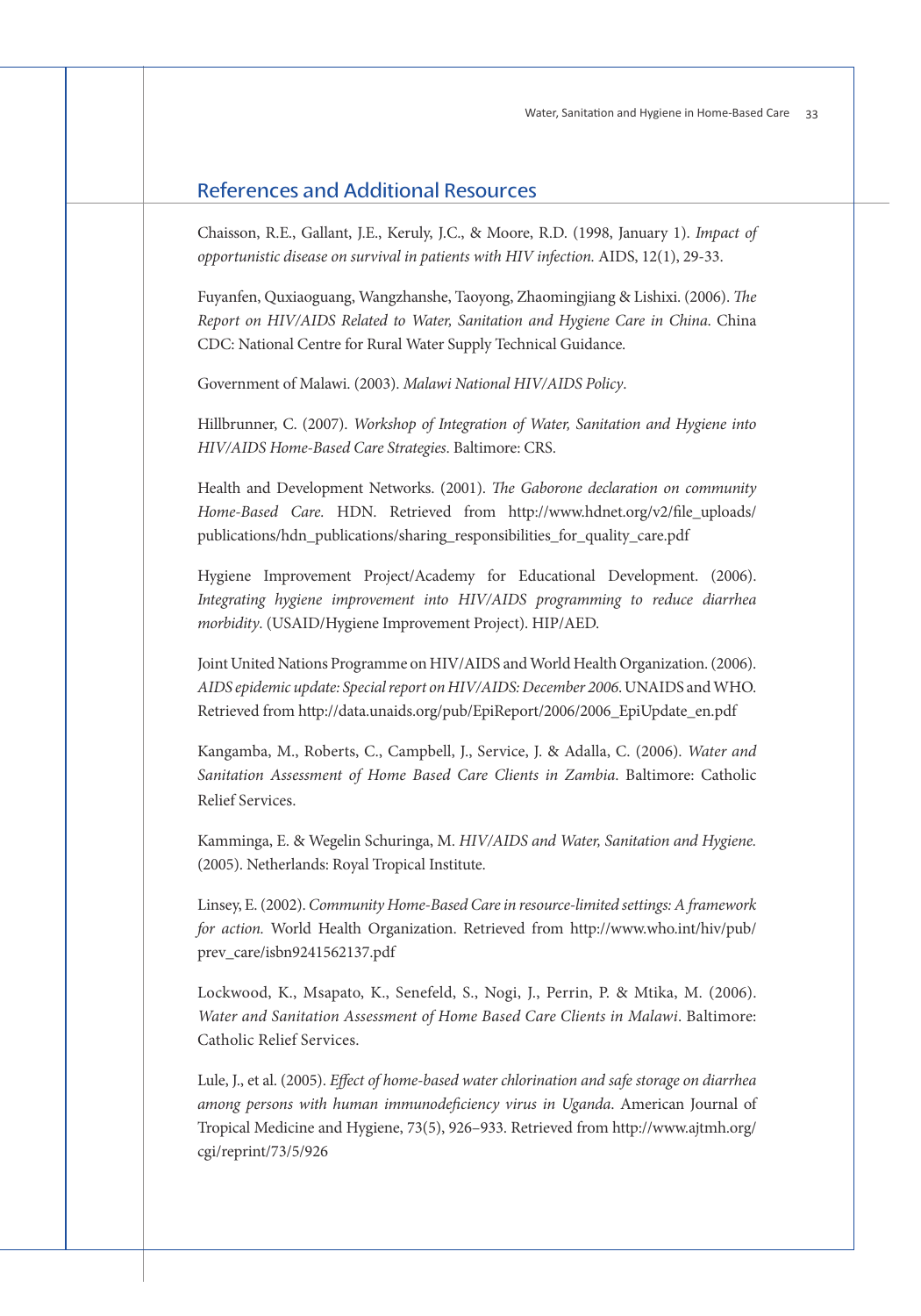Millennium Water Alliance. *Quality of life: Exploring the links between living with HIV/ AIDS and safe water and sanitation*. MWA.

Ministry of Health (MOH). (2005). *National Community Home Based Care Policy and Guidelines*. Republic of Malawi.

Ministry of Irrigation and Water Development. (2006). *The National Sanitation Policy.*  Government of Malawi.

NIHE Vietnam. (2006). *A rapid assessment of "Adequacy of Water, Sanitation and Hygiene in relation to Home-Based Care Strategies for People Living With HIV/AIDS".*  National Institute of Hygiene and Epidemiology.

Potgieter, N., Jagals, P. & Koekemoer, R. (2006). *The adequacy of water, sanitation and hygiene services in relation to home based care services for HIV/AIDS infected individuals in rural and peri-urban communities in South Africa*. South Africa: Department of Microbiology, University of Venda, South Africa.

Seage, G.R. 3rd, Losina, E., Goldie, S.J., Paltiel, A.D., Kimmel A.D., & Freedberg, K.A. (2002). *The relationship of preventable opportunistic infections, HIV-1 RNA, and CD4 cell counts to chronic mortality.* Journal of Acquired Immune Deficiency Syndromes, 30, 421-8. Retrieved from: http://www.hsph.harvard.edu/faculty/george-seage/files/JAIDS2002-30-p421.pdf

USAID Hygiene Improvement Project. (2009). *Programming Tips for Integration of Safe Water, Hygiene and Sanitation into HIV/AIDS Activities*. USAID.

WaterAid Nigeria. (2006). *Assessment of the adequacy of water, sanitation and hygiene facilities in resource-poor areas of Nigeria in relation to Home-based Care Strategies for People Living with HIV/AIDS*. WaterAid.

Water and Sanitation Program. (2007). *Field note: Water, sanitation, and hygiene for people living with HIV and AIDS*. WSP. Retrieved from http://www.wsp.org/ UserFiles/file/72200723130\_SAHIVAIDSFN.pdf

World Health Organization and United Nations Children's Fund. (2004). *Meeting the MDG drinking water and sanitation target: A mid-term assessment of progress*. WHO/UNICEF. Retrieved from http://www.who.int/water\_sanitation\_health/ monitoring/jmp04.pdf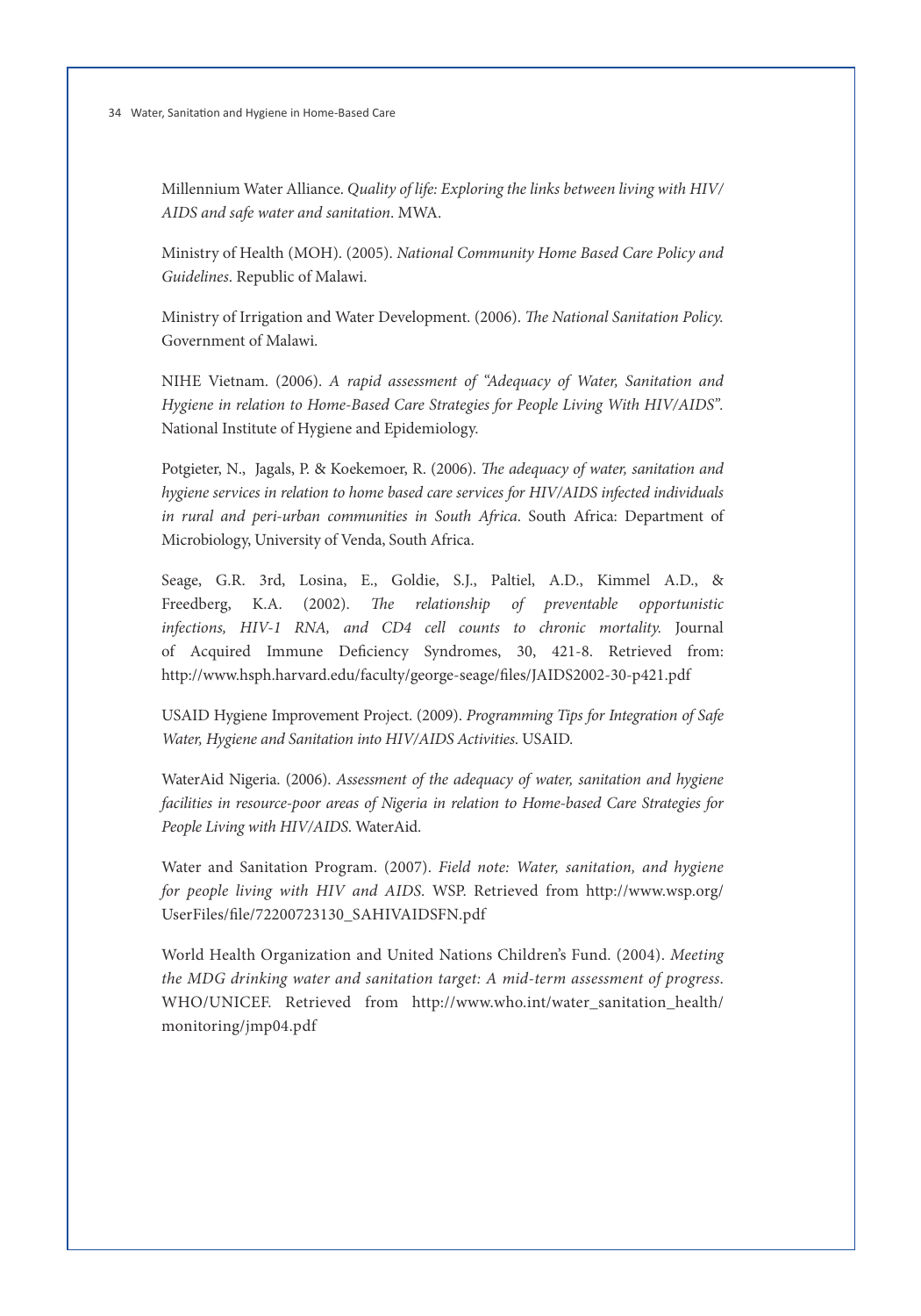